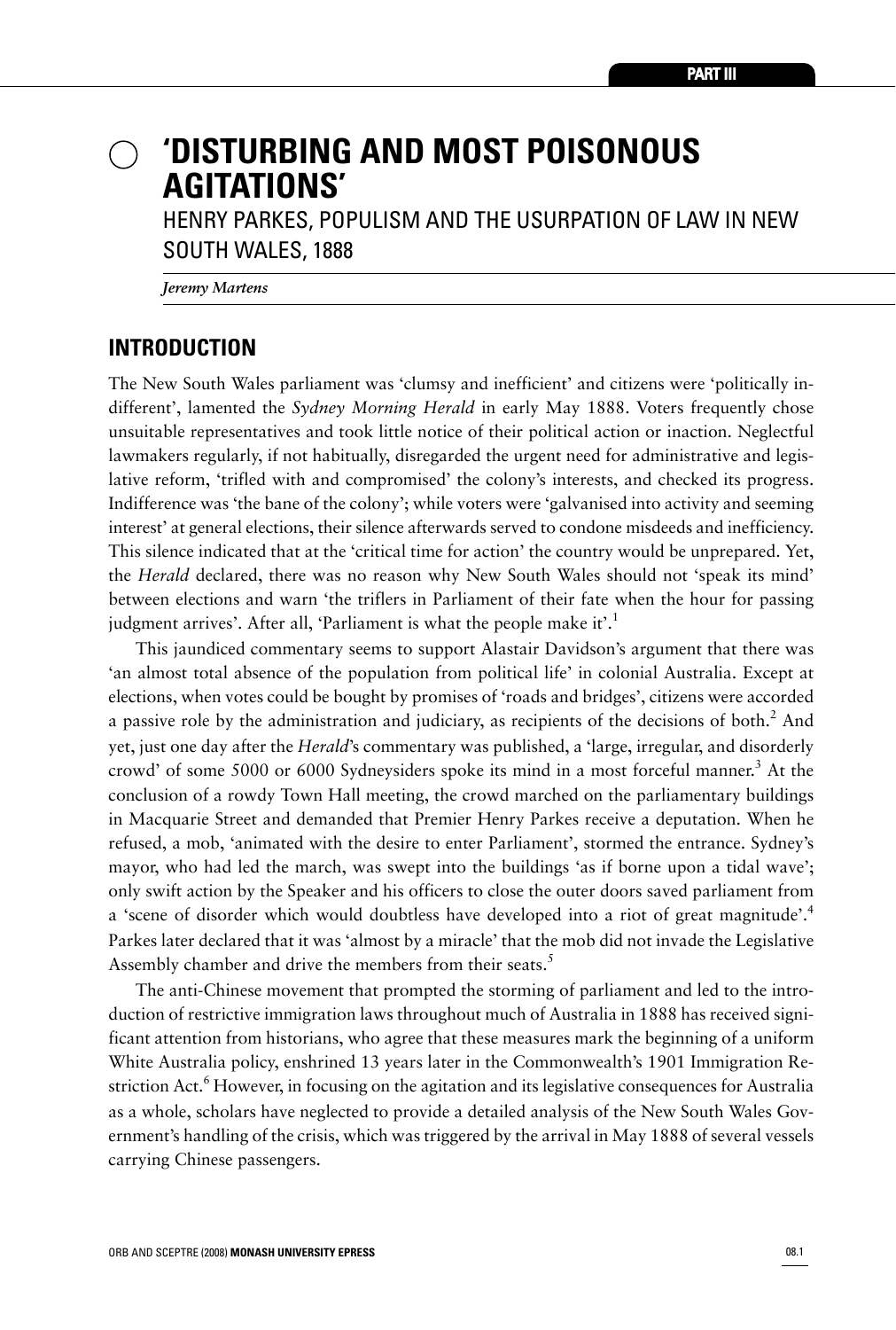To date, the Parkes ministry's response has been characterised in two ways. On the one hand, the premier is portrayed as an opportunist who used the agitation to justify the introduction of long-planned legislation. Thus, for Manning Clark, the storming of the legislature was a 'victory' for Parkes who, with his 'fellow bourgeois politicians', would teach the people 'exactly how they could preserve their territory from a Mongolian invasion'.<sup>7</sup> Robert Huttenback claims that Parkes 'was probably far from displeased' with the march on parliament, because it enabled him to press the British Government for a diplomatic settlement of the immigration question and increased 'the chances of Colonial Office allowance of stringent new anti-Chinese legislation'.<sup>8</sup> According to Phil Griffiths, Parkes and other colonial liberals were 'looking for an opportunity to bring the Chinese immigration issue to a head' and the arrival of the SS *Afghan* 'provided the trigger they were looking for'.<sup>9</sup> The suggestion that the political elite manipulated and controlled the crisis accords with Verity Burgmann's view that the 1888 legislation could not have been 'caused' by the labour movement because it did not possess sufficient power or influence. Rather, the racist agitation expressed 'the will of Australian capital to exclude coloured immigrants'.<sup>10</sup>

On the other hand, Ann Curthoys, Graeme Davison, Ray Markey and Andrew Markus all emphasise the cross-class alliances that underpinned the well-organised opposition to Chinese immigration in nineteenth-century Australia. For even before the *Afghan* arrived in New South Wales, several organisations, unions and personalities were primed and ready to spring into action. These valuable accounts chart the development of the anti-Chinese movement in detail; however, they touch only briefly upon the Parkes Government's handling of events in 1888. While it is acknowledged that the strength of public opinion compelled Parkes to introduce legislation, that a brief sense of panic lead to 'precipitate government action' and that legislation reflected the 'atmosphere of the time, excitable and verging on violence', the transition from agitation to legislation is portrayed as relatively smooth.<sup>11</sup> The impression is that the government successfully managed the crisis through the introduction of legislation that had been contemplated for many years. Certainly, Parkes himself hoped to convey the view that he was firmly in control. He later wrote that he and his ministers had 'tried to see our simple duty in the crisis which confronted us, and to perform it with a single view to the demands upon us'.<sup>12</sup>

In re-examining the Parkes ministry's response to the events of 1888, this chapter presents three interrelated arguments. First, it asserts that in March 1888 Australia's colonial governments shelved plans to introduce new, restrictive immigration laws on the grounds that such measures might engender 'international bitterness'.<sup>13</sup> Parkes and other premiers instead decided to petition the British Government to negotiate an international treaty with China that would limit Chinese immigration to Australia and thereby obviate the need for local colonial legislation. British officials responded positively to these requests, and the New South Wales Government remained committed to a diplomatic solution until the eve of the crisis.

Second, I argue that this commitment to diplomacy was rapidly eroded by the massive popular protests that greeted the arrival in Sydney of the *Afghan* and other vessels in May 1888. Extraparliamentary populism forced the premier's hand. The march on parliament surprised and intimidated Parkes who, under duress, provided a written guarantee that Chinese passengers would be prevented from landing. Having given this guarantee, he was in no position to manipulate the agitation. In the following weeks, Parkes repeatedly deferred to popular pressure in flagrantly disregarding the existing law, ramming draconian legislation through the Legislative Assembly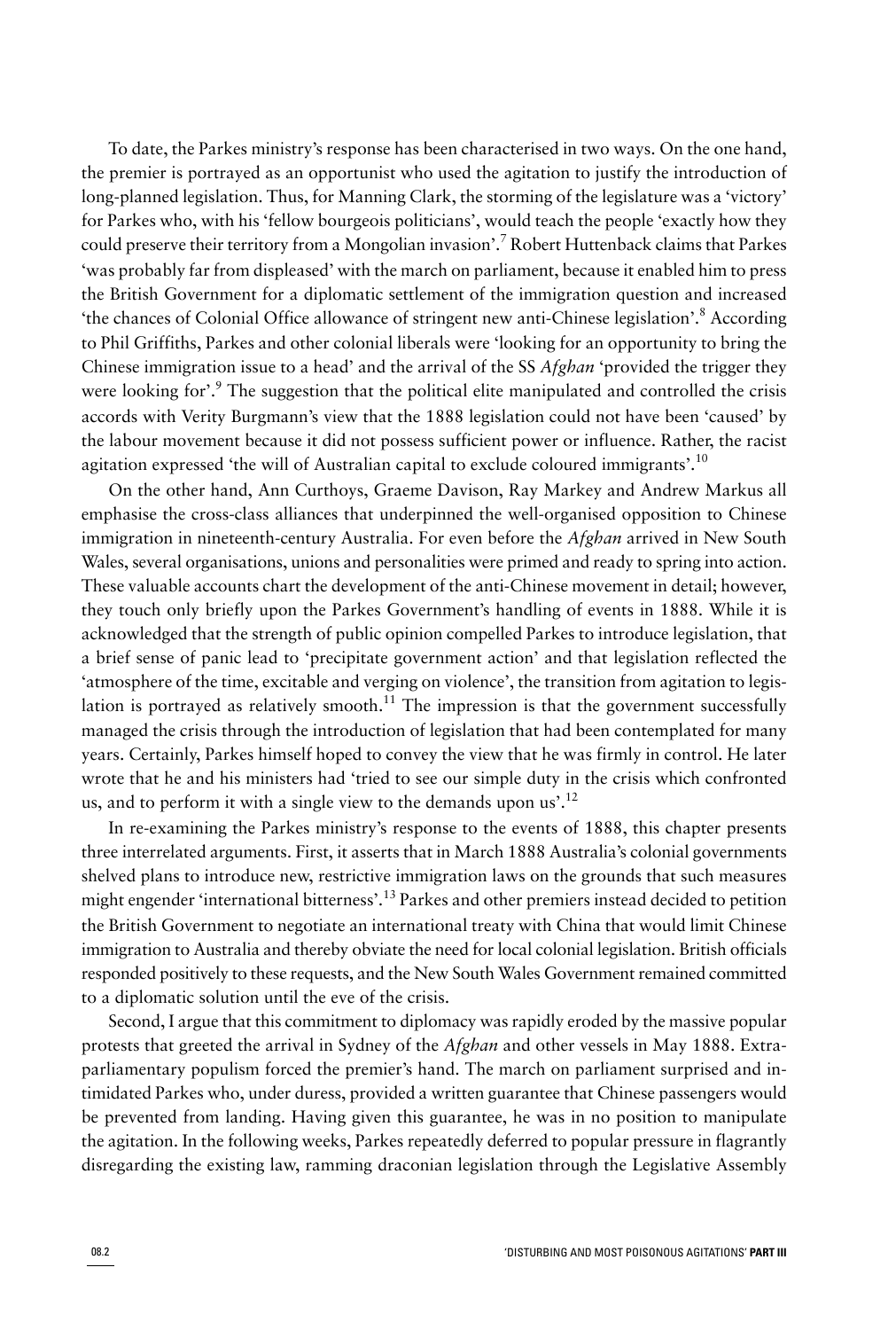and openly defying the authority of the Supreme Court. The crisis was not a victory for the Cabinet, nor was Parkes firmly in control. Rather, the 'disturbing and most poisonous agitations' of 1888 hijacked the policies and dictated the actions of the New South Wales Government.

Third, I conclude that extra-parliamentary populism was a powerful force in colonial New South Wales and that Davidson underestimates the level of popular participation in nineteenthcentury Australian politics. At certain junctures, the citizenry of New South Wales was quite prepared to 'speak its mind' in order to influence the actions of its elected leaders.

### **LEGISLATION OR TREATY?**

Markus points out that organised opposition to Chinese immigration in the late 1880s was slow to build up a head of steam, with only 40 people attending the inaugural meeting of Sydney's Anti-Chinese League in August 1886. It was the arrival of a delegation of Chinese commissioners in June the following year that provoked an upsurge in xenophobia and calls for restrictive legislation. The commissioners' objective was to enquire into the condition of Chinese subjects living in Australia, but some commentators accused the delegation of spying out the land, to 'see if it was not ripe and fit for exploitation by their countrymen'. Others fretted that the visit might result in the removal of existing restrictions on Chinese immigration. In August 1887, Melbourne unionists formed an Anti-Chinese League. Sydney's league was reorganised the following month and a series of well-attended meetings were held in both cities before the end of the year. By early 1888 the organisational structure of the anti-Chinese movement was in place.<sup>14</sup>

The movement's well-publicised demands for restrictive immigration legislation did not go unnoticed. In early November 1887 Victorian premier Duncan Gillies wired Henry Parkes, asking if he proposed 'to legislate on Chinese question this Session'.<sup>15</sup> The Victorian Government thought it 'very desirable that stringent laws should be enacted in *all* of the Colonies with the object of restricting as far as practicable immigration from China'.<sup>16</sup> Parkes agreed, suggesting that any colonial measures 'should be framed on the same terms, and impose the same conditions'. He asked for Gillies's views on what might constitute adequate legislation and invited Queensland, South Australia, Tasmania and New Zealand to consider the expediency of new anti-Chinese  $laws.$ <sup>17</sup>

Gillies reiterated that uniform action was desirable, but doubted whether the various colonial parliaments would be able to address the issue during the sessions then current. It might also be necessary for the colonial governments to 'confer and exchange views as to the best course to adopt'.<sup>18</sup> The colonies could determine a common basis for legislation at a future conference; in the meantime New South Wales and Victoria could deal with vessels carrying Chinese passengers 'by some temporary expedient'.<sup>19</sup> Gillies's 'temporary expedient' involved administering existing law in such a way as to virtually prohibit the entry of Chinese immigrants, and it would be used to great effect when the *Afghan* steamed into Port Melbourne six months later.

Gillies pointed out that legislation regulating the influx of Chinese into both Victoria and New South Wales was essentially the same. No vessel entering colonial ports was permitted to carry more than one Chinese immigrant for every 100 tons of the vessel's tonnage, unless Chinese passengers possessed naturalisation papers or exemption certificates. If the documentation produced was insufficient or failed to satisfy customs officers, then the tonnage provision would apply to these passengers as well as to immigrants intending to pay the poll tax, and the vessel's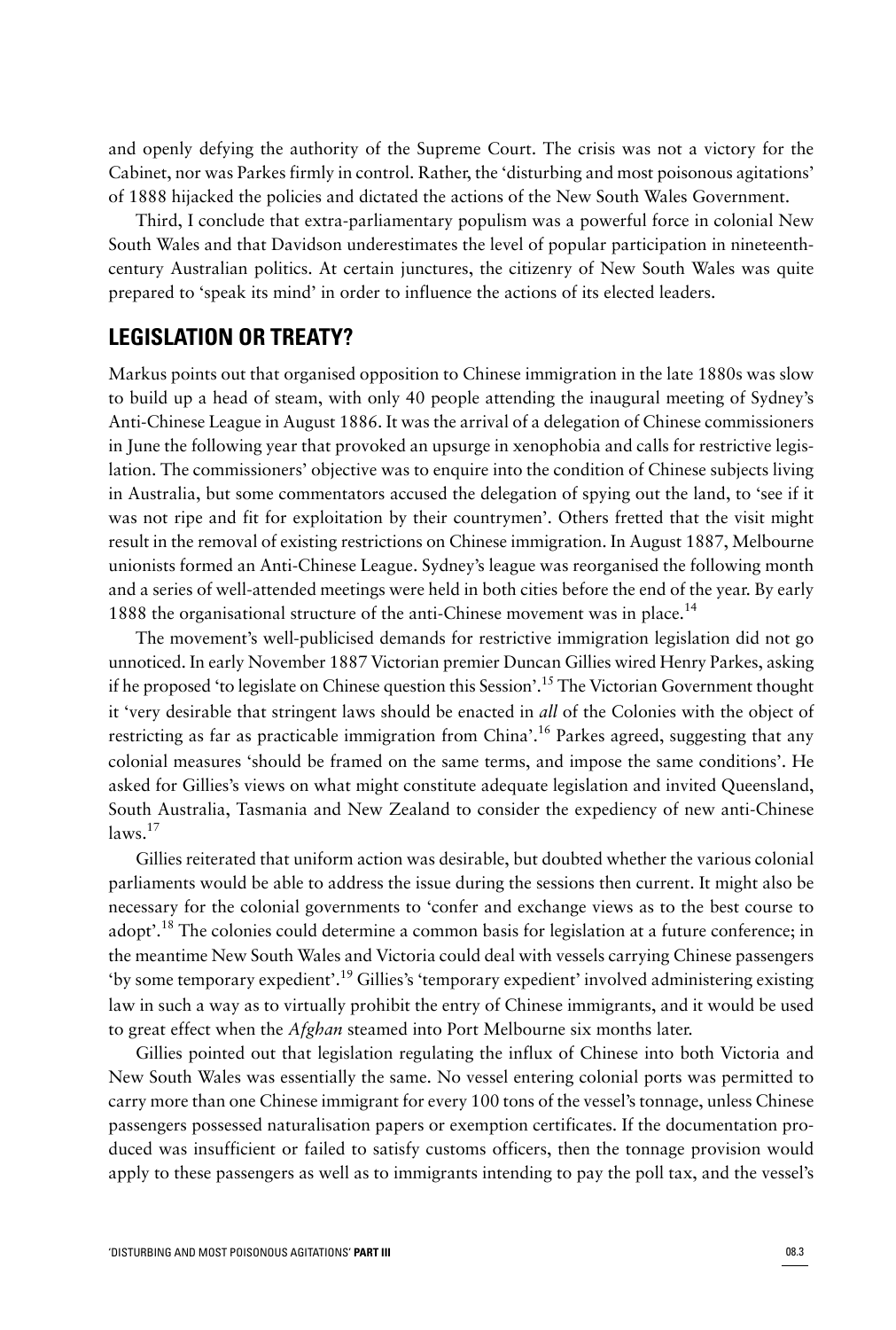owner would be liable for a £100 fine for each Chinese person in excess of the limitation.<sup>20</sup> Victorian customs officials asserted that many, if not all, naturalisation papers were used fraudulently, and had been ordered to prohibit the landing of passengers unless they were 'perfectly satisfied as to the identity of the person presenting the paper', a 'practically impossible' task.<sup>21</sup> Furthermore, there was nothing to prevent either government determining that certain ports 'should not during the next six months be available for any vessel carrying Chinese passengers; or the alternative that during the next six months any vessel carrying Chinese passengers would be quarantined'.<sup>22</sup> Reports that Chinese workers with dengue fever were planning to travel to Sydney afforded 'additional justification' for imposing quarantine measures.<sup>23</sup>

In spite of the flurry of correspondence on the issue, no further action was taken until March the following year. Markus points out that the anti-Chinese agitation had temporarily lost momentum by the end of 1887, and it is possible that in the absence of public pressure both the Victorian and New South Wales governments were content to let the matter stand.<sup>24</sup> However, in early 1888 the Chinese Government lodged a protest against anti-Chinese laws in force in Australia and requested the British Government to eliminate 'any part of them which may be found to be at variance with treaty obligations and international usage'.<sup>25</sup> The Colonial Office did not consider the Chinese protest to be of much importance. One official minuted that the 'nature of the anti-Chinese legislation is a social measure of self defence' and was a matter 'entirely within the competence of the Colonial Legislatures'. The British Government could 'do nothing even if they wished. This is perfectly well known to the Chinese'. Nevertheless, 'to humour them we may send a circular to all Colonies in which Chinese are established calling for info. as to any exceptional legislation concerning them, its objects and results, and inform the F.O. [Foreign Office] that we have done so'.<sup>26</sup> Accordingly, the Chinese protest was sent to the governors of the Australasian colonies along with a circular despatch requesting a report on any exceptional laws affecting Chinese subjects.<sup>27</sup>

If the request was intended to humour the Chinese Government it had the opposite effect in Australia, where public feeling was 'much exercised' as a result of the inquiry.<sup>28</sup> Upon receipt of the despatch Gillies wrote to Parkes suggesting a reconsideration of the Chinese immigration issue. While the Australasian governments were in accord with regard to limiting or even prohibiting the influx of Chinese, Gillies questioned 'whether local legislation by the several Colonies is after all the most satisfactory, or even the most efficient means to be employed'. He asked Parkes to consider the possibility that 'the influence of Her Majesty's Government with that of the Emperor of China might effect more, and perhaps in a more convenient manner, than drastic measures adopted here'.<sup>29</sup>

The United States had recently signed a treaty with China prohibiting Chinese labourers from entering America; it should easily be within the British Government's power to negotiate a similar agreement banning Chinese emigration to Australian ports. Thus the Australian governments' objective 'might be accomplished, inoffensively, through the means of diplomacy' whereas 'legislative measures of sufficient stringency to effect our purpose might engender an international bitterness which, sooner or later, might find means to express itself'.<sup>30</sup> Parkes was in complete agreement. There was no doubt that the colonial governments had a 'just ground for appealing to the Imperial Government to take up the great contention of these Australian Colonies against the continued influx of Chinese Labourers'. Self-governing British colonies were excluded from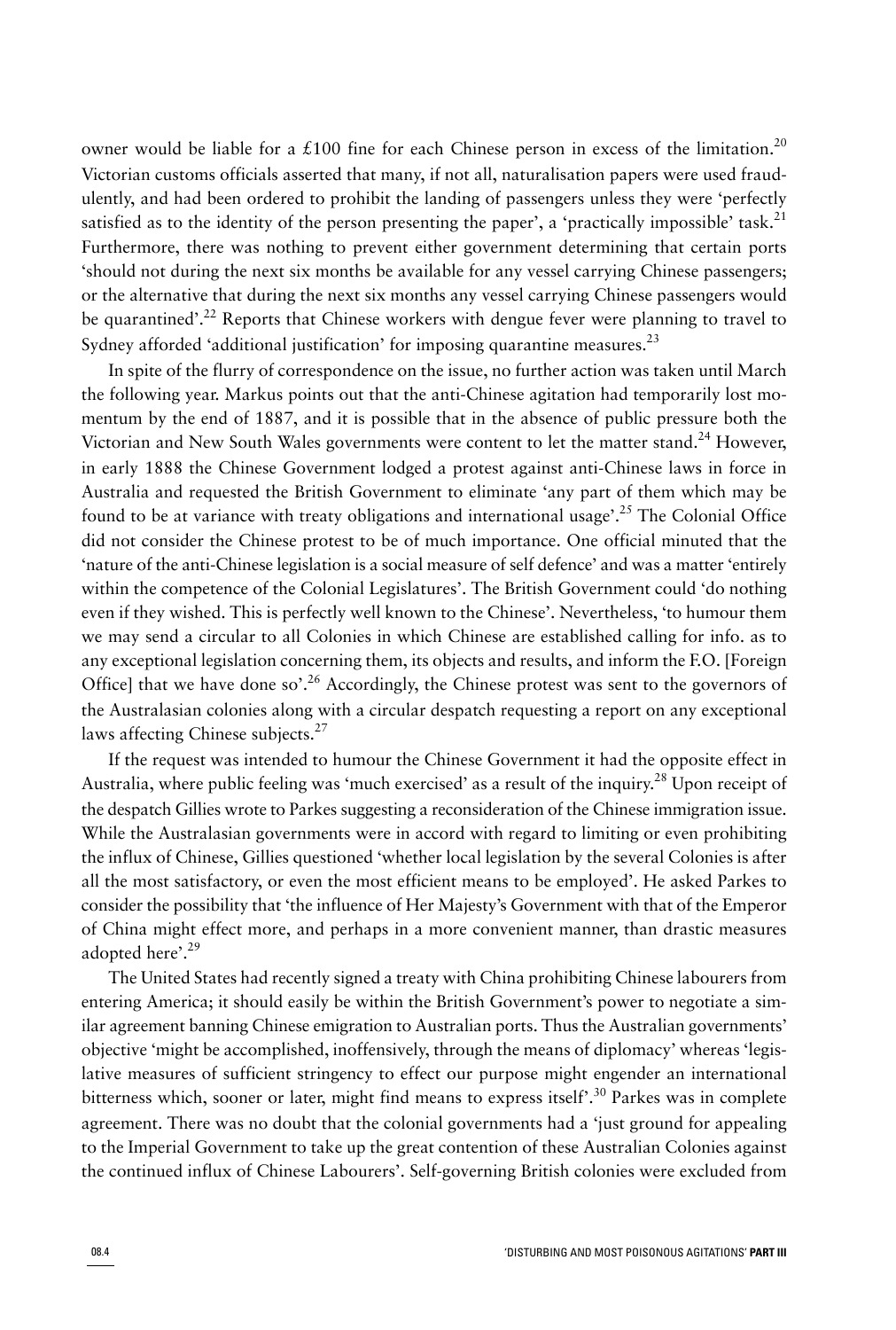participating in the making of treaties and therefore had an 'indisputable right' to expect the imperial government to protect their 'separate and peculiar interests' by exercising the powers of treaty on their behalf. Furthermore, 'all the inconvenient and possibly exasperating consequences of legislation by different Australian Parliaments would be avoided by the Empire in its highest capacity dealing with the subject'. Parkes and Gillies agreed that each of the colonial governments should request the imperial authorities to open negotiations with China.<sup>31</sup>

Parkes wasted no time in pressing New South Wales's case for an international treaty and requested the governor, Lord Carrington, to telegraph a message to the Secretary of State for the Colonies in which he argued that the issue of Chinese immigration was of 'sufficient national concern' to be taken up by the Empire. He noted the agreement between China and the United States and failed to see why Australia should not be similarly protected. He listed the 'more prominent phases of the Chinese question' that specially and almost exclusively affected 'the Australian section of the British people': Australian ports were within easy sail of Chinese ports; Australia's climate, trade and industry were particularly attractive to the Chinese; the British working class 'in all the affinities of race' were opposed to Chinese competitors; there could be no sympathy or peace between the two races; China's enormous population intensified concerns about Chinese immigration; Australians were determined to preserve 'the British type in the population', and there could be 'no interchange of ideas of religion or citizenship, nor can there be intermarriage or social communion between the British and the Chinese'.<sup>32</sup>

Parkes insisted that the Chinese 'must be restricted from emigrating to any part of Australasia'. It was a question that vitally concerned 'these great Colonies', whose importance entitled them 'to be protected by the diplomatic influence and powers of treaty which belong to the Empire'. He urged that immediate steps be taken to open negotiations with the Chinese Government and warned that the matter was 'too grave and urgent to admit of long delay'. He warned that, however desirable it was to avoid the 'irritation and conflict of interests' which might arise from drastic local legislation, if protection could not be afforded as now sought, the Australian parliaments 'must act from the force of public opinion in devising measures to defend the Colonies from consequences which they cannot relax in their efforts to avert'.<sup>33</sup>

The Colonial Office did not relax in its efforts to address Parkes's concerns. Lord Knutsford, Secretary of State for the Colonies, obtained a summary of the American treaty and wired Carrington to assure him that the subject was under consideration.<sup>34</sup> He then forwarded a copy of Parkes's message to Lord Salisbury in the Foreign Office, asking for his observations on both Chinese immigration to Australia and the recently signed treaty. Knutsford noted that the question raised by the New South Wales Government was one of great importance and considerable difficulty. Feeling in Australia had 'rapidly increased in intensity on this subject' and there was no probability that the colonies would be content with less stringent provisions than those adopted in the United States. Salisbury in turn provided Knutsford with further details of the agreement between China and the United States and instructed the British consul in Washington to 'send whatever information he can obtain as to the negotiations that led to the treaty'.<sup>35</sup>

Diplomatic feelers had therefore already been sent out when Knutsford received a telegraphic despatch from Sir H B Loch, the governor of Victoria, informing him that important papers on the Chinese question, prepared by Gillies, had been sent to him by mail. In this telegraph, dated 23 April 1888, Loch expressed the hope that 'no decision unfavourable in principle to opening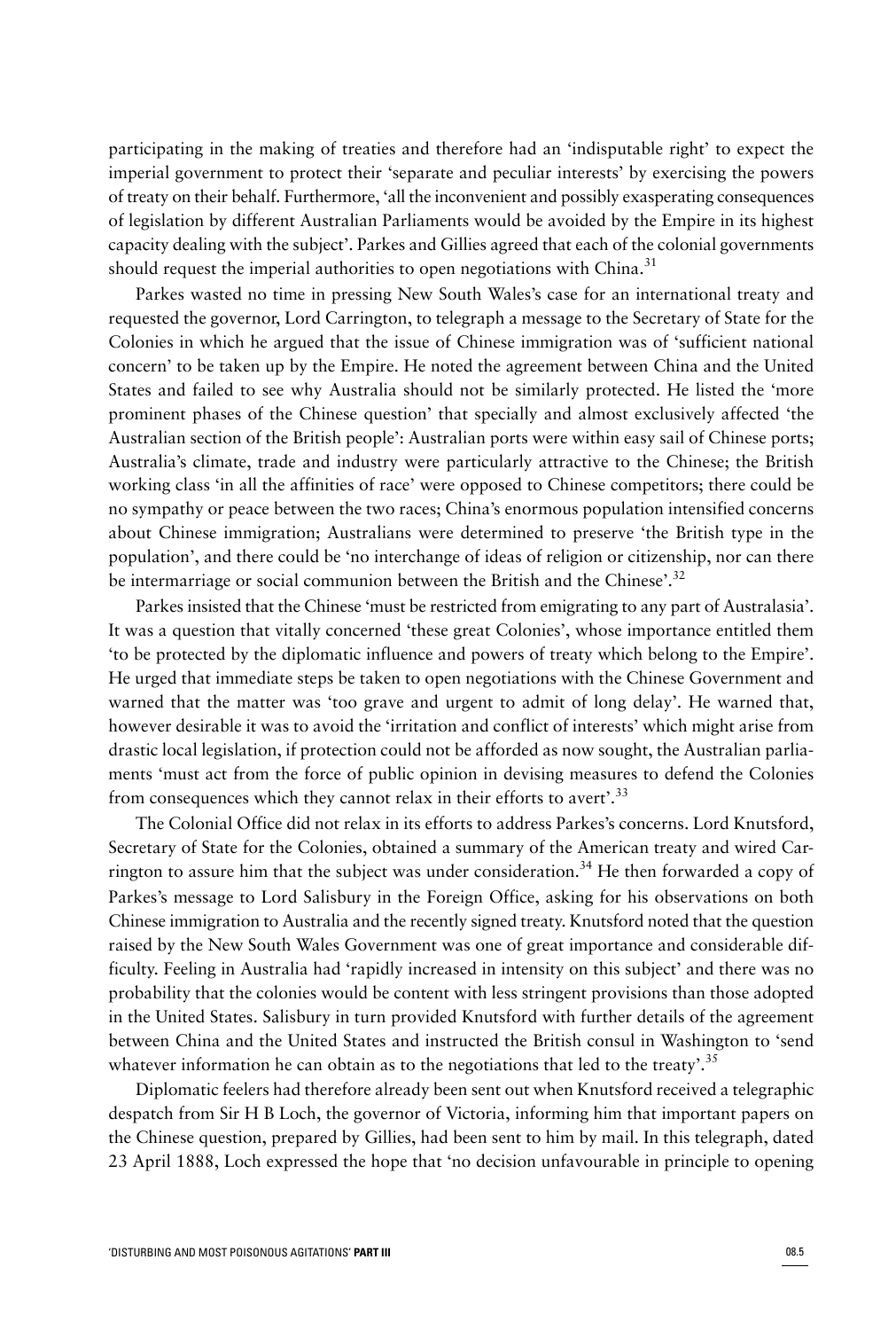negotiations with Chinese Government will be arrived at, at all events until after full consideration of these despatches'.<sup>36</sup> The Victorian papers, and similar documents prepared by the governments of Queensland and South Australia, all requested the British Government to enter into negotiations with the Chinese Government to prohibit immigration; taken together with Parkes's telegraphed message these despatches clearly demonstrate that Australia's colonial governments had by the beginning of April 1888 shelved plans to introduce restrictive local legislation in favour of a diplomatic agreement.<sup>37</sup> Loch had requested that Knutsford delay opening negotiations with China until he had received the documents; by the time they arrived in London in May 1888, events in Australia had quickly spiralled into crisis.

### **CRISIS BUILDS**

The publication of the Chinese Government's formal protest had the effect of reigniting the anti-Chinese agitation in Sydney. On 27 March 1888 the Anti-Chinese League of New South Wales hosted a crowded public meeting at the Town Hall to protest 'any action on the part of the Chinese Government towards assisting or encouraging Chinese Immigration into Australia'. Several prominent speakers addressed the meeting, including Edmund Barton, who flatly rejected the 'assertion of the Chinese Government' that restrictive laws were an infringement of international treaty obligations. Barton, and fellow legislators Ninian Melville, George Dibbs and William Schey, all asserted the Australian people's 'unalienable right to make laws for this land and preserve the soil of Australia for the Anglo-Saxon race'. The Member for Newcastle, James Fletcher, went further, declaring to the cheering crowd that self-preservation was the first law of nature and if 'we did not possess all the powers requisite to enable us to do away with the terrible evil which had come upon us, then we must not be content with asking – we must demand that power'. If the British Government found the treaties with China prevented it from 'giving us the power in a constitutional way, then it would come to a question of China or Australia'. Australians were endeavouring to build up a great empire and whatever stood in the way of accomplishing that goal 'must be swept away, no matter what the consequences might be'.<sup>38</sup>

Three resolutions were passed unanimously. The first, moved by Barton, proposed that 'the time has arrived for the imposition of substantial and effective restrictions' on the influx of Chinese into Australia. It was seconded by J R Talbot, president of the Trades and Labour Council, and supported by J Lennon, president of the Stonemasons' Society. The second resolution, proposed by Melville and seconded and supported by Schey and Dibbs, declared the meeting's strong objection to any attempt by the Chinese Government to assist immigration into Australia, and called upon the British Government to 'maintain the right of the Australian Colonies to frame such laws as they may consider necessary to ensure on this continent the preponderance and supremacy of the British race'. The final resolution authorised a deputation of eminent persons to present the foregoing resolutions to Carrington, to transmit to the Colonial Office.<sup>39</sup>

Parkes and Gillies's decision to pursue a treaty was made public in early April, but this knowledge failed to quell popular demands for restrictive legislation. Sydney's newly formed Australian Natives' Association was one organisation intent on applying pressure on the government. At a large and sympathetic public meeting at the Town Hall, one representative of the association dismissed the view that the immigration issue could best be settled by friendly negotiations between China and the United Kingdom, insisting that 'we must take the matter into our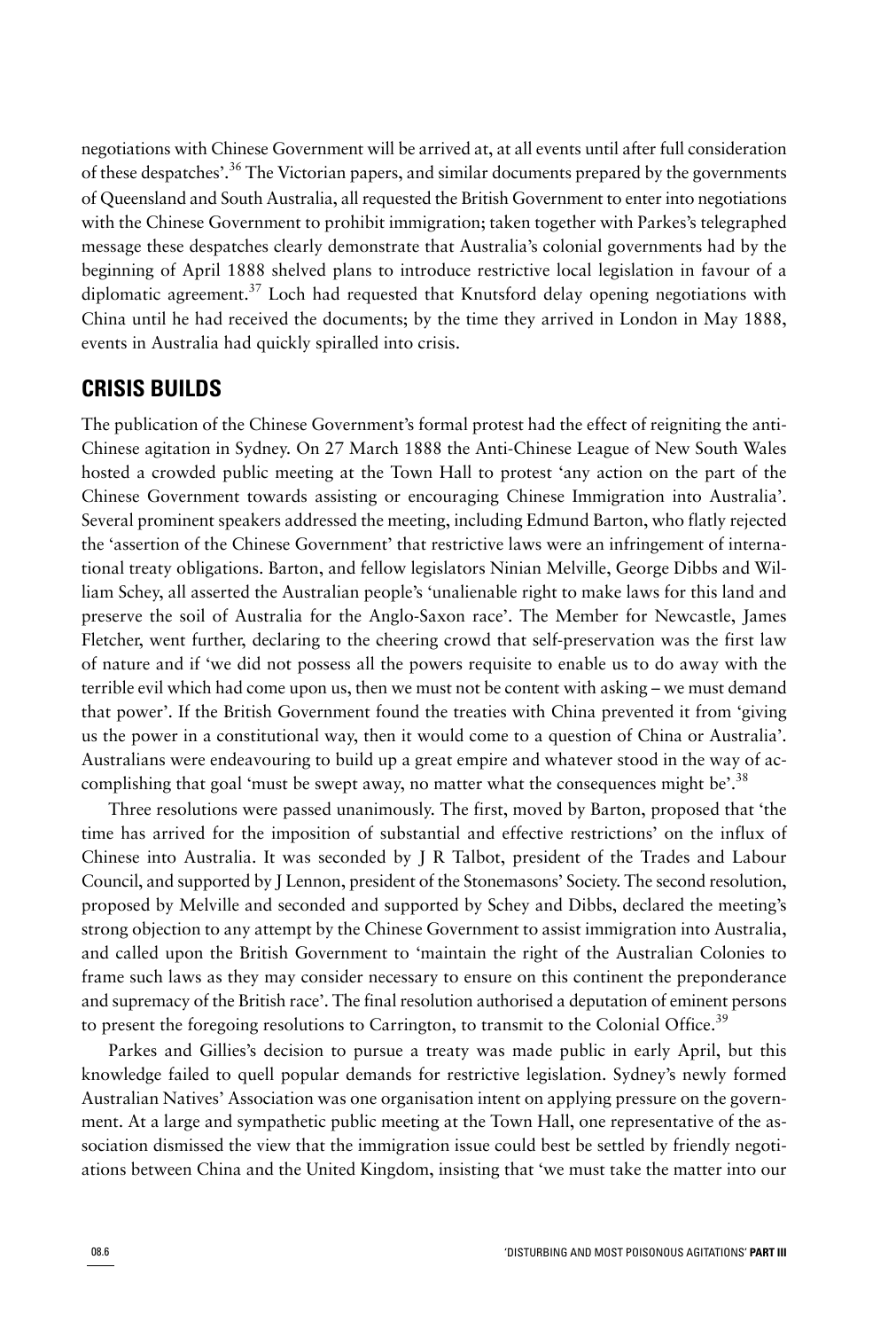own hands' and that 'British diplomacy would ruin us'.<sup>40</sup> Even in the Legislative Assembly there was opposition to Parkes's diplomatic solution. In early April, Richard Thompson, MLA for West Maitland, gave notice that he would introduce a resolution declaring that the Chinese question was one 'entirely affecting the welfare of these colonies' and that it was 'not desirable that the Imperial Government should be requested to intervene in order to bring about any settlement or solution thereof'.<sup>41</sup> At a Newtown meeting of the Anti-Chinese League, MLA Ninian Melville introduced a motion demanding the government to 'at once pass a bill to prohibit any further influx to New South Wales'. He believed that to 'attempt to shunt this question on to the British Government was one of those little tricks that would do for those who wished to sell this country, but it would not do for Australians'.<sup>42</sup> Parkes responded by assuring the Assembly that while in no way did he 'stoop to the parent land', he did act with 'utmost respect to the Imperial Government'. By pursuing a diplomatic solution he was exercising what he conceived to be 'high constitutional grounds, that our rights as her Majesty's subjects ought to be protected under power of treaty'. Nevertheless, he indicated that 'if we cannot get redress in that way at once and without delay, we shall seek to ask Parliament to give us the means of effecting our ends'.<sup>43</sup> Reassured by Parkes, Thompson withdrew his motion.

In mid-April, Knutsford confirmed that the Chinese immigration issue was under consideration.<sup>44</sup> Carrington received this information with 'much satisfaction', emphasising that feeling on the subject was 'increasing' and that 'all classes' agreed unanimously with Parkes's views.<sup>45</sup> However, less than two weeks later, Sydney newspapers reported that Knutsford had declined to negotiate with the Chinese Government on the grounds that the treaty proposed by Parkes and Gillies would present 'a serious international difficulty'.<sup>46</sup> Although the Cabinet denied the reports' authenticity, 'much feeling [was] already manifest', and being 'fomented by all press correspondents'. Carrington warned Knutsford that ministers would be 'compelled to introduce restrictive measures of a grave character' if the news was confirmed, and informed him of the 'steady increase of intensity of feeling'.<sup>47</sup> There was no foundation to the newspaper reports; the British Government was carefully considering the question of opening negotiations with China.<sup>48</sup> Nevertheless, by the end of April public indignation had reached the level where a diplomatic solution to the crisis had become increasingly unlikely. The eruption that accompanied the arrival in Australia of several ships carrying Chinese passengers would make it an impossibility.

# **CRISIS ERUPTS**

On 27 April, the SS *Afghan* steamed into Port Phillip with 268 Chinese passengers on board, 67 of them bound for Melbourne, 89 for Sydney and over 100 for New Zealand. Gillies immediately put into practice the temporary expedient he had outlined to Parkes six months previously. The Collector of Customs examined the naturalisation papers held by 60 passengers and found that 'in nearly every case fraud was apparent'.<sup>49</sup> The captain was informed that the vessel's tonnage entitled him to land 14 Chinese immigrants; as he was well over the limit he faced a fine of £5300. On 30 April, the steamship *Burrumbeet*, carrying 14 Chinese immigrants, joined the *Afghan*. Both vessels were placed in quarantine and the Victorian Government subsequently proclaimed certain Chinese and Asian ports to be infected, thus empowering the health officer to detain Chinese passengers. An arrangement was negotiated with the agents of the *Afghan*: the hefty fine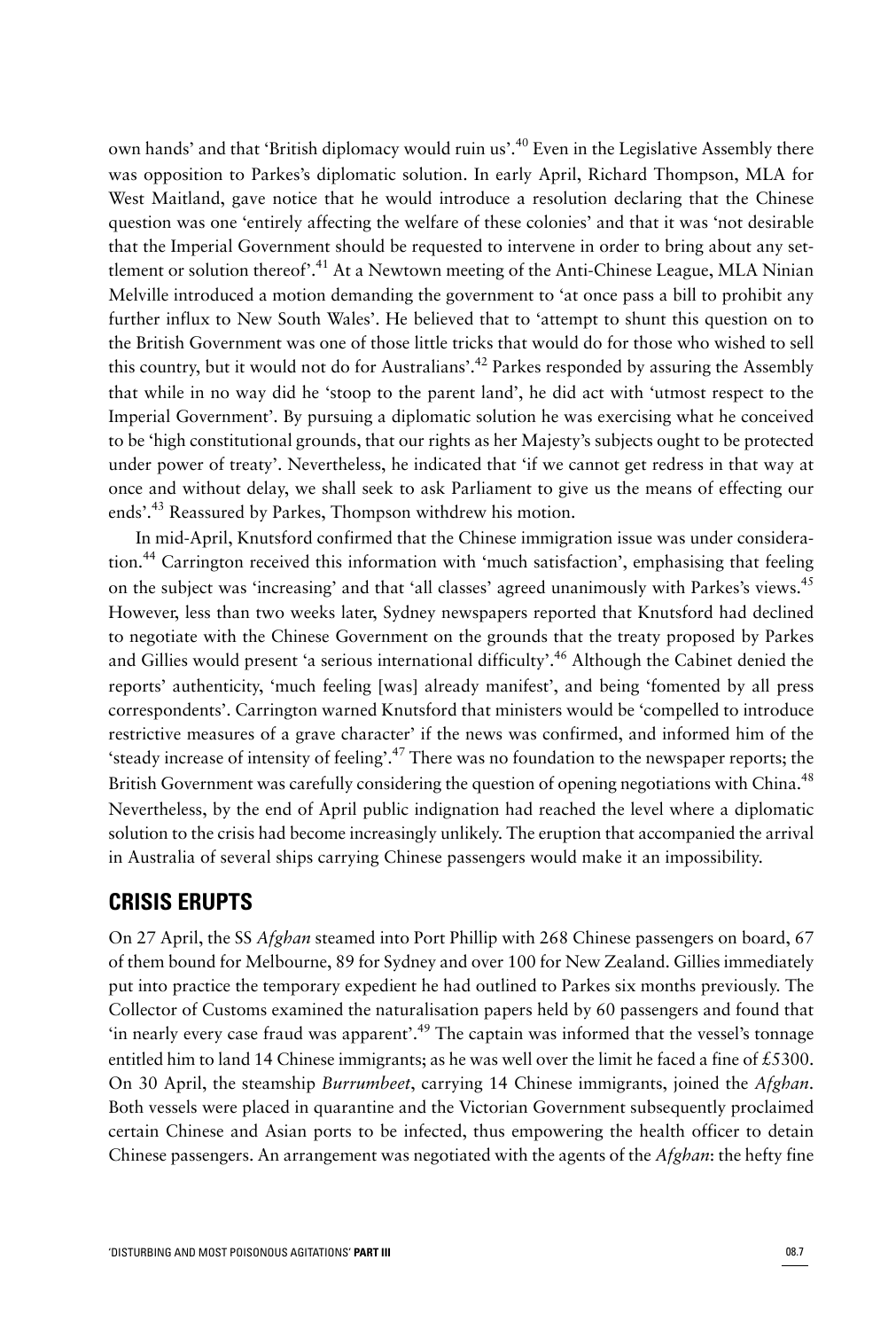would be waived if the captain agreed to leave Victoria without landing any immigrants, even those legally entitled to enter the colony. On 4 May, the *Afghan* left for Sydney without disembarking any of its Chinese passengers. The immigrants from the *Burrumbeet*, meanwhile, were housed in the quarantine station while arrangements were made for their return to China. At noisy public meetings in Melbourne, large crowds cheered the government's action.<sup>50</sup>

Gillies asserted that 'in the course we have taken we have strictly kept within the limits of the law'.<sup>51</sup> In reviewing Victoria's handling of the crisis, however, the *Sydney Morning Herald* concluded that 'the spirit of the law, if not the letter, appears to have been disregarded; the law, at all events has been strained'. By playing with legislation, the Gillies Government had 'adopted a ruse which enabled it to get rid of the whole shipment'. Now the *Afghan* was steaming towards Port Jackson with 89 Chinese passengers bound for Sydney, many of whom were armed with naturalisation papers. The pressing question was whether these immigrants would be dealt with on the basis of existing legislation passed by the New South Wales parliament, or whether they would be dealt with outside the law and excluded altogether. As in Melbourne, the clamour in Sydney was 'to admit no more Chinese under any circumstances'. In dealing with the *Afghan*, the *Herald* cautioned the New South Wales Government 'to keep in view its obligations to the law as well as its duty to the people'.<sup>52</sup>

Parkes was not immune to the clamour for exclusion, but he continued to warn of the diplomatic consequences of drastic action. Although he was disposed to 'take any step whatever to prohibit practically the introduction of Chinese into this country', the question was complicated by Britain's attempts to forge an alliance with China. He impressed upon the Legislative Assembly 'the duty of considering this question, not from any standpoint of unreasoning ignorance, but as forming part of a great comprehensive policy which is fraught with consequences many of which we cannot at present foresee'. Parkes, it seems, hoped to borrow Gillies's legal ploy to prevent Chinese passengers from landing at Sydney, thereby avoiding the crisis altogether. He requested George Simpson, the attorney general, to 'examine certain points of the law in order to advise the Government', as he was well aware of the many attempts to deal fraudulently in naturalisation certificates and was doing his utmost 'to put a stop to it'.<sup>53</sup>

Parkes's talk of Britain's treaty obligations failed to impress the 'very large and enthusiastic gathering of the citizens' that congregated in and around Sydney's Town Hall on 3 May. The building was so crammed that the crowd spilled over onto George Street and was addressed by MLAs and aldermen standing on the Town Hall steps. The speakers condemned the government for 'parleying with the Home authorities' instead of introducing a bill to prohibit Chinese immigration. Alderman John Norton, vice-president of the Anti-Chinese League, urged those present to keep up the 'present agitation' until the 'object which they sought had been gained'. Three resolutions were passed with acclamation. The first emphatically condemned the continued influx of Chinese, 'whether they be provided with English naturalisation papers or not'. The second declared that the time had arrived for the total prohibition of Chinese immigration to Australia, 'regardless of England's treaty relations with China, and, if need be, without the sanction of the English Government'. The third authorised a deputation, headed by the mayor and consisting of MLAs, aldermen and trade union leaders, to wait on Parkes and lay the foregoing resolutions before him.<sup>54</sup>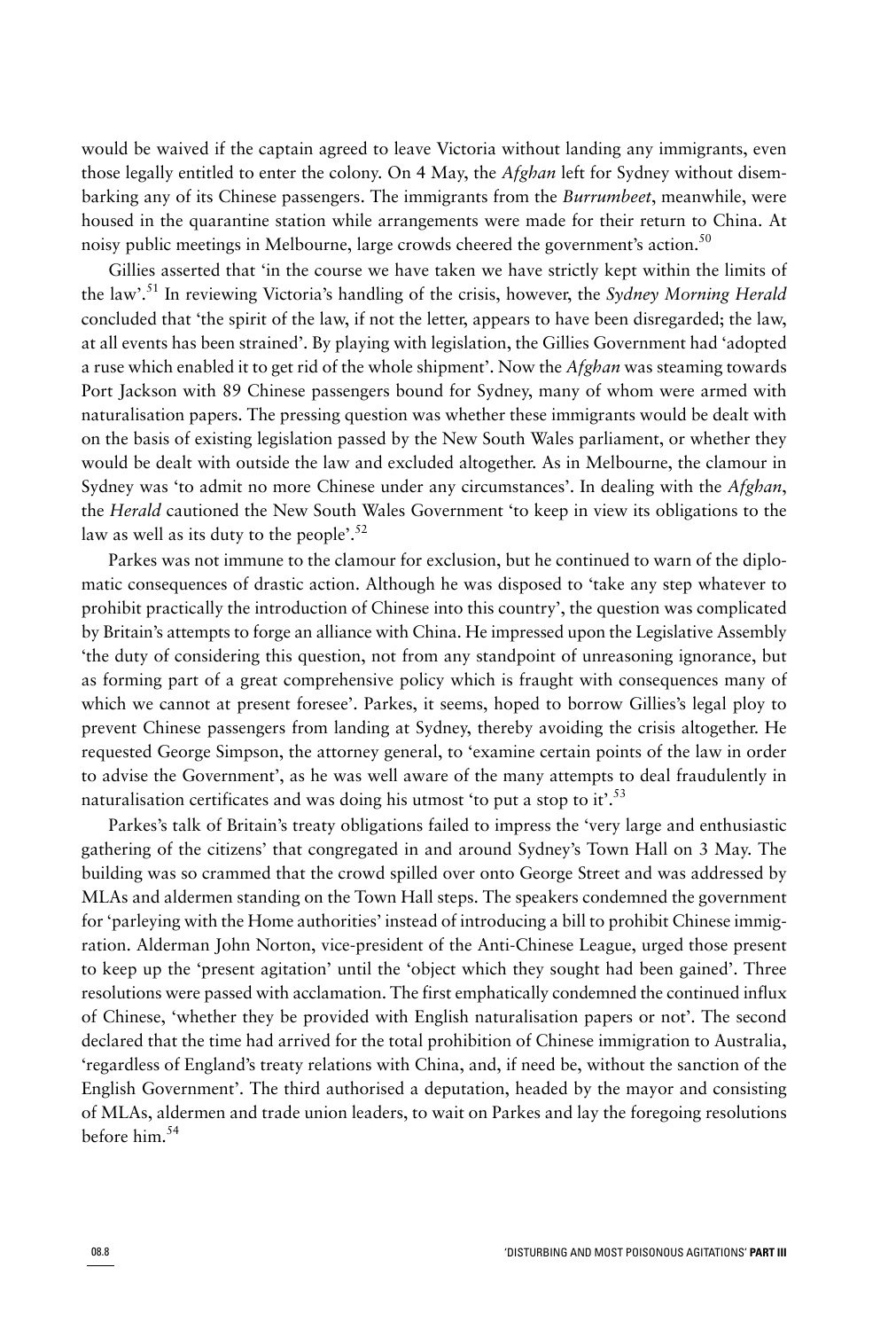Immediately after the conclusion of the meeting, the mayor, members of the deputation and 2000 citizens marched along George Street to King Street and from there to Macquarie Street. The marchers joined up with 3000 others who had already taken possession of the front enclosure of Parliament House. A group had demanded to see the premier; he refused, suggesting instead that a delegation meet him at his offices the following day. There were cries of 'The Chinese must be stopped', 'We will pitch them overboard', 'We must see the Premier to-night, or the Afghan will be here at daylight'. At this point the mayor and his deputation arrived to loud cheers. The crowd rushed the entrance and it was feared that the legislative chamber 'would be invaded by an irate mob'. The mayor was thrust into the building and requested an interview with Parkes. Parkes declined; as head of the civil government 'he would countenance no disorderly proceedings such as a large crowd being brought to the Houses of Parliament' and would only receive a deputation 'at a proper place'. The mayor sent a note to Parkes, stating that in view of the imminent arrival of the *Afghan* he had been requested by a meeting of 5000 persons 'to ask you to be good enough to state if precautions have been taken to prevent the Chinese on board from landing'. Parkes wrote back: 'The Right Worshipful the mayor. On the arrival of the s.s. Afghan the necessary steps will be taken to prevent the landing of the Chinese passengers from the ship. (Signed) HENRY PARKES'.<sup>55</sup> The note was read to the crowd, and it dispersed.

Parkes was later to claim that prior to the storming of parliament 'the Government had already decided that [the *Afghan*'s Chinese passengers] should not land' and he disclaimed 'any possible action on the part of the Government in deference to public agitations out of doors'.<sup>56</sup> However, there is evidence to suggest that Parkes and his ministry were astonished and shaken by this forceful display of extra-parliamentary populism. In a report to Parkes, the acting Inspector General of Police wrote of his surprise at the unfolding of events. Although he had stationed a number of police at Parliament House 'to preserve order amongst the persons said to be unemployed',

it did not occur to me as being in the slightest degree probable that the large anti-Chinese meeting presided over by the Mayor of the City would march, accompanied by him, to the House of Parliament. This proceeding was a surprise to every one except the parties actually concerned in it, and is certainly without parallel in the whole course of my police experience.<sup>57</sup>

A police officer on duty during the demonstration explained that he 'never imagined that the Chief Magistrate of the City would take the unprecedented course of marching with such a vast crowd of people to Parliament House' or he would have taken steps to prevent the crowd from entering the gates.<sup>58</sup>

Parkes himself declared in parliament two weeks later that it was 'almost by a miracle' that the mob did not invade the Legislative Assembly chamber. He absolved the police of blame because the demonstration was 'incredible to them' and 'one of those surprises which will occur under the best discipline and the best regulation, and which cannot be guarded against'. He worried about the dire consequences of further disorder, especially in the colony's interior:

if this could occur in this well-ordered city, and under the presidency of the Mayor, the chief magistrate of the city, what is likely to occur in the remote thickly-populated districts such as populous goldfields, where there are not the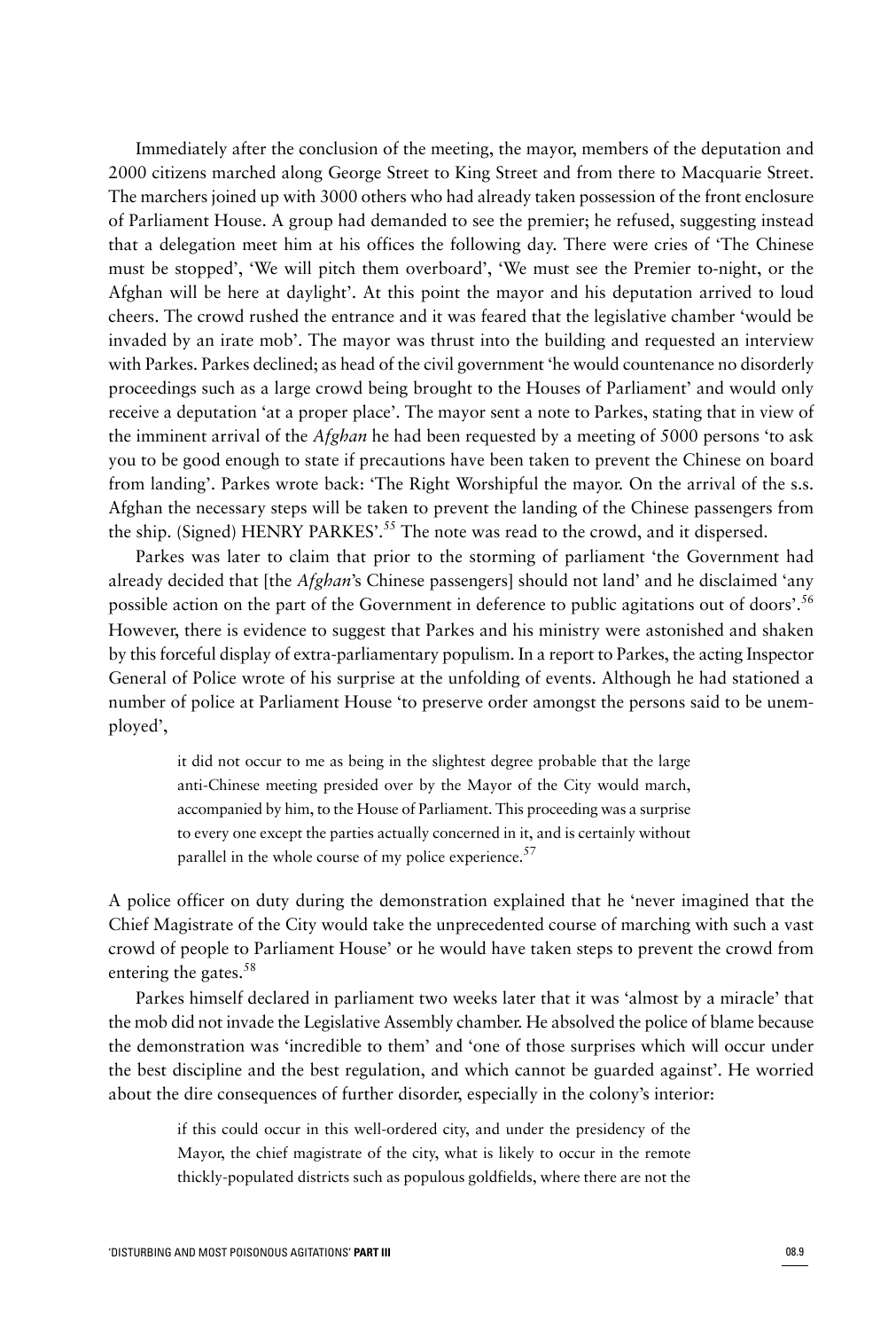same means of preserving order, where there are not the same influences in favour of order at work … what guarantee have we got that every centre of a thick population would not be distracted by disorderly and tumultuous assemblages of this kind?<sup>59</sup>

Parkes was caught off guard by the march on parliament and was under duress when he provided his written guarantee that the *Afghan*'s Chinese passengers would be prevented from disembarking. On 4 May, the day after the demonstration, Parkes immediately tried to regain the initiative when he met a delegation led by the mayor in his offices. The mayor presented Parkes with the resolutions passed at the meeting the night before, after which John Norton and William Schey pressed the point that the Sydney public were determined on total prohibition regardless of Britain's treaty obligations with China. However, Parkes was not yet ready to ignore diplomatic considerations. So long as New South Wales was part of the British Empire, he said, 'we must be bound by treaty rights, and we could not be expected to have much part in the making of them'. Furthermore, if the colony were to separate from Great Britain, as Norton had intimated, 'we should be as helpless as children in regard to the Chinese'. It was preposterous to talk of separation when there were only three million people scattered over the Australian continent and more than 400 million in China; without British protection 'We would really have to knuckle down and submit to anything the Chinese might think of doing'.<sup>60</sup>

Parkes confirmed his strong opposition to Chinese immigration, a principle he had held from the first day of his public life, but pointed out that in fact 'the Chinese element here had been decreasing and not increasing'. Official figures demonstrated that the number of Chinese inhabitants of New South Wales had decreased from 3.71 per cent of the total population in 1861 to 1.61 per cent in 1888. He had had these figures prepared so that the 'real state of the Chinese trouble' might be made known to the delegation and the public at large. Parkes then addressed the delicate issue of the demonstration the night before. He made no complaint, but considered it a mistake to bring a large body of people to parliament and thus felt justified in refusing to meet a deputation in those circumstances. It was his duty as head of the government to protect the legislature 'from the slightest appearance of pressure, because it ought to sit in absolute independence, and should not have the appearance of popular movement to overshadow it'.<sup>61</sup>

The delegation was then informed that the ship *Tsinan* had the previous day arrived in Sydney with 204 Chinese on board. Parkes had already quarantined the vessel and placed a police guard alongside the wharf to prevent any unauthorised landing. Moreover, in regard to the *Afghan*, he had without causing any excitement or disturbance arranged to send the ship's Chinese passengers to an island plantation outside Australia. Those who refused to take up the plantation proprietor's offer of employment would be sent back to China. He trusted that the deputation would see that the government had not been insensible to its obligations in this matter and did not know that he could say much more, except that 'the Government should probably seek to legislate on the subject before a very long time had elapsed'. In any event, the colony's interests would be best served if this difficult question was settled in a quiet and peaceful way and he could not see how any good could arise from 'awakening public feeling on the subject in any strong manner'. If the delegation was satisfied with the action of the government, he thought it best if the issue was left in his hands. On this point the mayor agreed, and the deputation withdrew. 62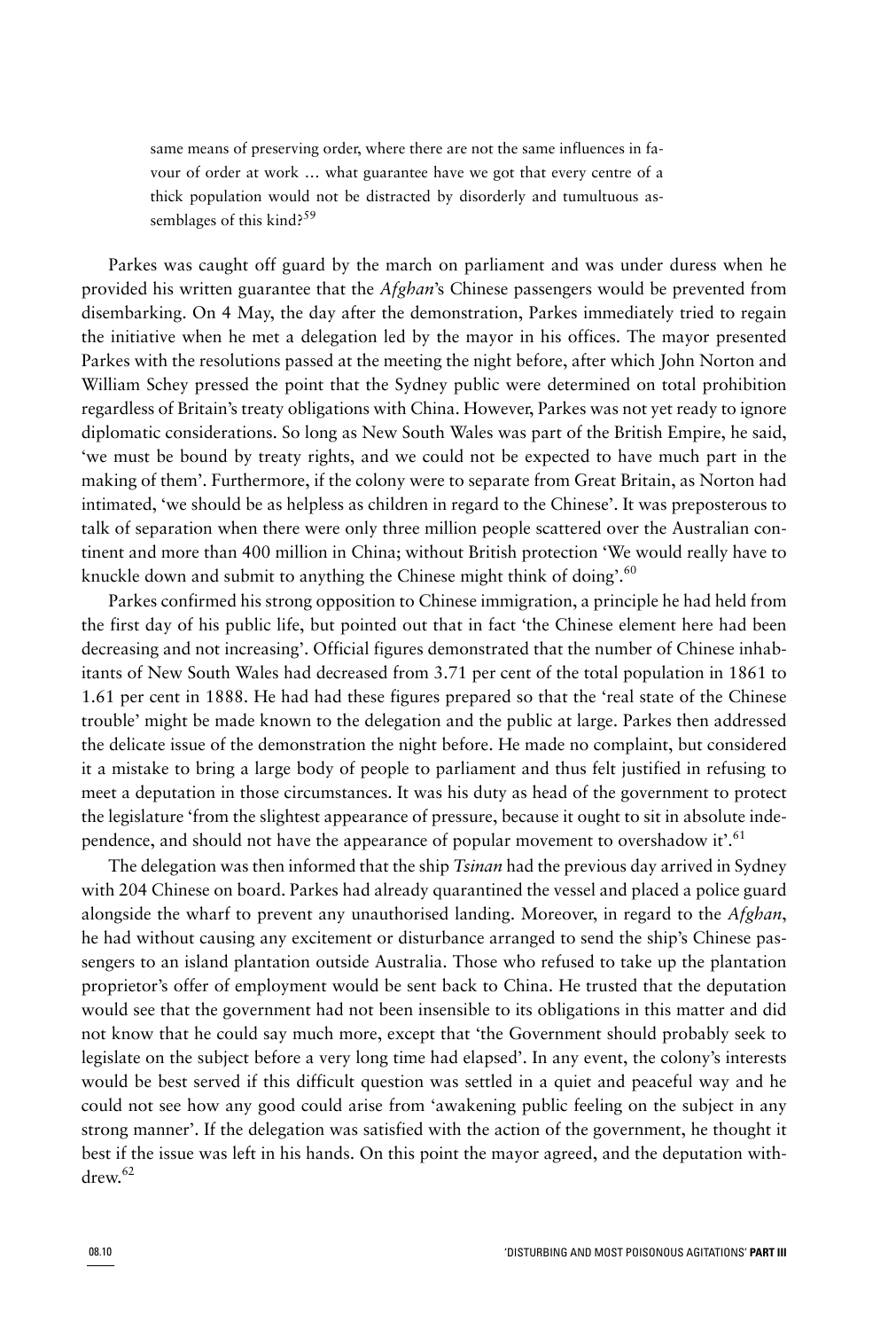Parkes was in a difficult position, and his comments to the deputation indicate his reluctance to commit to a decisive course of action. He had promised publicly to prevent the landing of Chinese passengers but to do so would require him to steer a hazardous course between rising public anger, diplomatic considerations and the existing law. He wished to respect Britain's treaty commitments but was beginning to acknowledge that strident demands for new prohibitory legislation could not be ignored. Moreover, he had to confront the thorny problem of New South Wales' existing immigration legislation. Members of the deputation applauded the premier's plan to send Chinese passengers to an island plantation but, as the *Sydney Morning Herald* pointed out, 'in case of their refusal how can we send back to China those who are legally entitled to land here?' The newspaper correctly surmised that Parkes intended 'to act upon the Melbourne precedent' and use the combination of quarantine regulations and allegations of fraudulent exemption certificates to prevent the landing of any Chinese passengers from the *Afghan* or the *Tsinan*. 63

As expected, the Executive Council confirmed the *Tsinan*'s quarantine order on 5 May, the same day the *Afghan* steamed into Port Jackson. Although the *Afghan* was granted pratique, the vessel was prevented from coming up to the wharf and instead brought up in Neutral Bay, where captain and passengers awaited orders from the Cabinet. Parkes was quick to publicise the enormous penalties both ships' owners would face if they attempted to land passengers, suggesting that fines of £7500 to £12000 were likely. Some of those on board held genuine exemption certificates and a small number were naturalised British subjects. The owners would not face penalties in relation to these passengers, 'but the onus of proof in these as in other matters is thrown upon the captain'. In any case, those holders of fraudulent exemption tickets would be sent back at the expense of the vessels' owners, and others with genuine tickets would 'probably be sent back at the expense of the Government'. In the meantime, pressure from the ships' owners to proceed with the unloading of cargo compelled the authorities to grant pratique to the *Tsinan* and to permit both ships to come up to discharging berths. A detachment of police was instructed to guard the ships to prevent any Chinese passengers from landing and to protect them from possible violence.<sup>64</sup>

Parkes's suggestion that holders of genuine exemption tickets be sent back to China at the government's expense indicates his readiness to flout the existing law in his efforts to defuse the crisis. The 1881 Chinese Restriction Act specifically exempted from its operation both *bona fide* Chinese residents of the colony and Chinese who were British subjects. Parkes was prepared to sanction the landing of eight naturalised Chinese passengers, five from the *Afghan* and three from the *Tsinan*, but was adamant that the remaining Chinese passengers on both vessels should be returned to Hong Kong. On 8 May, he met with a deputation of Chinese merchants. The merchants, led by Quong Tart, simply requested that the passengers be afforded 'the rights and privileges to which they were entitled under the present laws and regulations'. Forty-two Chinese passengers on board the *Afghan* and 20 on the *Tsinan* held valid exemption certificates. A further 15 passengers from each vessel were entitled to disembark on payment of the poll tax.<sup>65</sup> Parkes was unmoved, for on the same day the Cabinet had 'firmly determined to prevent any more Chinese immigrants landing. Those in the two ships now in the harbour will be sent back.'<sup>66</sup> Quong Tart was later notified that 'the Government see no ground which would justify any modification of the decision already arrived at and announced to the public'.<sup>67</sup>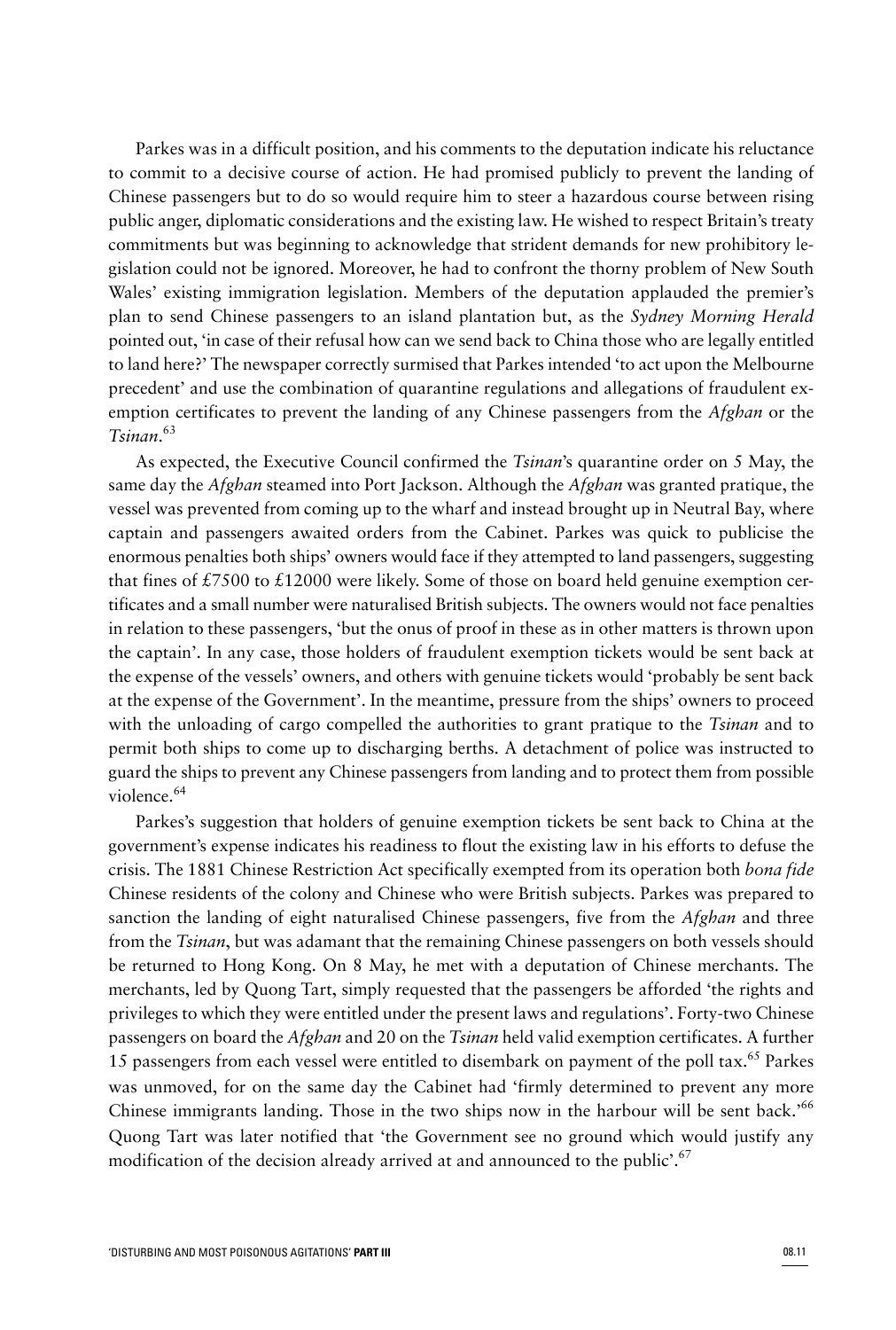Parkes clearly hoped that his government's tough stance would induce the captains of both vessels to depart the colony without discharging any further passengers. However, the captains feared that 'a serious outbreak might occur amongst the passengers' if they attempted to sail to Hong Kong, and refused to leave Port Jackson without the protection of the Royal Navy. <sup>68</sup> This standoff effectively scuppered Parkes's hopes for a solution to the crisis along the lines of the Melbourne precedent, for it provided the opportunity for a legal challenge to the government's actions. On 14 May, Mr Pilcher QC applied to the Chief Justice for a rule nisi calling upon the Crown, police and the *Afghan*'s captain to show cause why a writ of *habeas corpus* should not be issued for the release of Lo Pak, a passenger in possession of an exemption certificate. Pilcher also notified the court that another 49 applications of a similar nature would shortly be made.<sup>69</sup> The Chief Justice granted the rule, and the full court met the following day to consider the case. At the Crown's request, a two-day ajournment was granted; however, the captains of both the *Afghan* and the *Tsinan* were instructed not to remove their vessels from the court's jurisdiction until all the applications had been heard. The importance of these legal proceedings was underscored by the arrival of another 218 Chinese passengers on board the SS *Guthrie* and SS *Menmuir*. Both vessels steamed into Port Jackson on 15 May and were immediately quarantined.<sup>70</sup>

The court challenge electrified the government. The prospect of being served with 50 *habeas corpus* writs, as well as the arrival of scores of additional Chinese immigrants holding exemption certificates, finally convinced Parkes to abandon the diplomatic option he had clung to for so long. Instead, he hurriedly moved to circumvent the court altogether by ramming draconian legislation through parliament, prohibiting further Chinese immigration and indemnifying the government for all acts performed by executive or ministerial authority in relation to the Chinese question since 1 May. No longer could Parkes afford to consider the imperial government's position. The Colonial Office, in receipt of a formal protest from the Chinese legation in London, had requested clarification regarding the legality of the colonial government's course of action. The lieutenant-governor replied that no legislation existed 'authorising prevention of landing Chinese who are within limitations of existing law with respect to poll tax, or have been naturalised'; nevertheless the New South Wales Government had 'decided to prevent at all hazards Chinese landing at this Colony, with exception of such as hold certificates of naturalization proved after strict examination not to be fraudulent, as many are'. Moreover, the government had 'almost unanimous support of Parliament and people in this matter of urgency'.<sup>71</sup> Having given the protestors at the parliamentary buildings a written guarantee that all necessary steps would be taken to prevent the landing of Chinese passengers, Parkes now had little option but to use all means at his disposal in attempting to fulfil his pledge. The populist agitation had forced Parkes's hand.

### **LEGISLATION**

On 15 May, Henry Parkes notified the Legislative Assembly that he would the following day move the suspension of the standing orders to allow a restrictive immigration bill to pass through all its stages in one sitting. This measure proposed to repeal the Chinese Restriction Act of 1881, to 'provide for the protection of the colony from the disturbances and national dangers of Chinese immigration', to regulate the Chinese already resident within the colony and to indemnify the government for all acts relating to Chinese immigration committed since 1 May 1888. Parkes's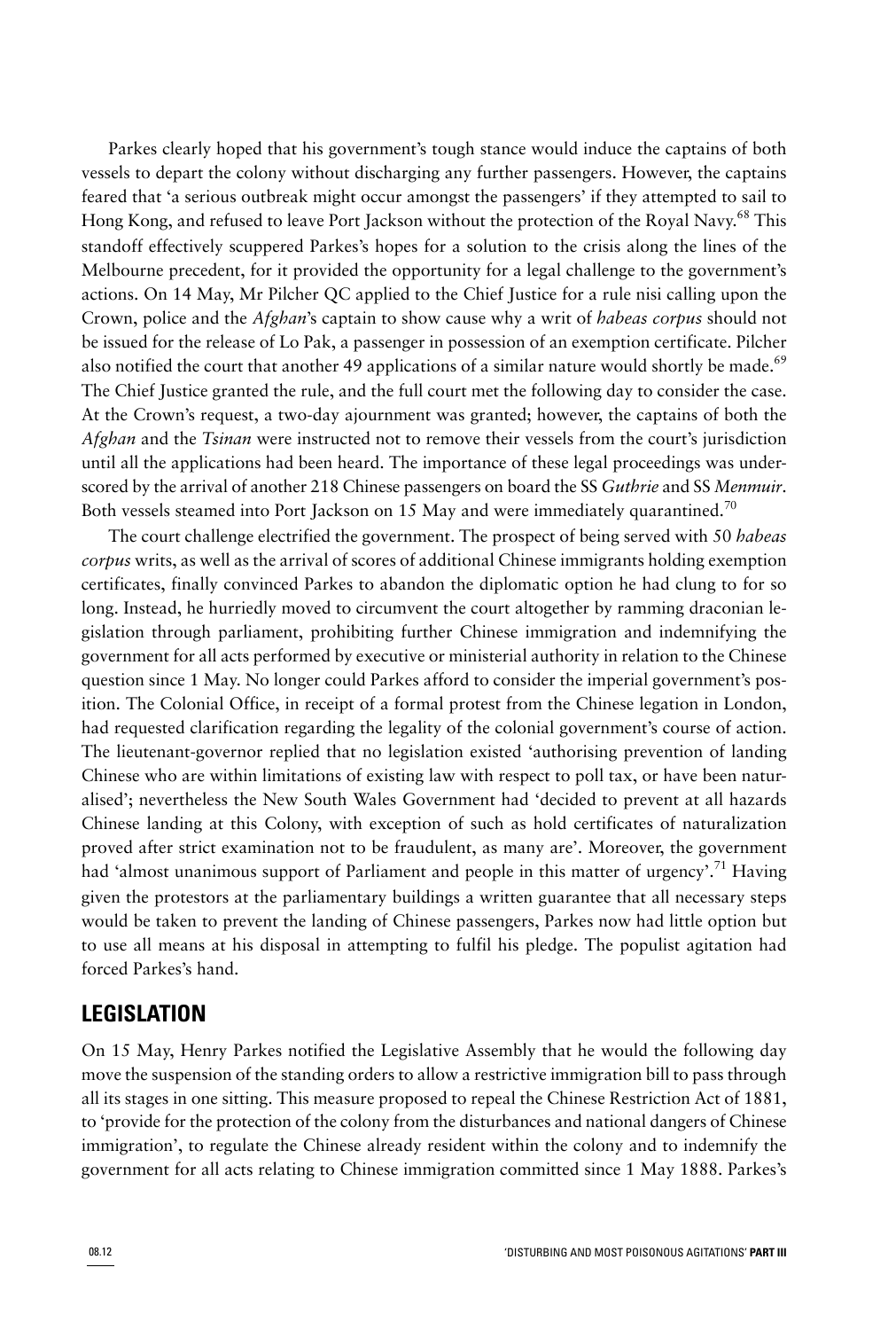motion provoked angry debate in the Assembly. While many members supported the speedy introduction of the bill and were prepared to suspend normal parliamentary procedures, a significant minority questioned the necessity for hasty legislation and condemned the premier for violating the law and subverting the authority of the Supreme Court in order to appease the mob.<sup>72</sup>

J P Abbott emphasised that Chinese immigration to New South Wales was decreasing, and it was only 'because there has been a pointed demonstration made against the Chinese, and because the question is agitating the public mind at present' that the Assembly was being asked to suspend the standing orders. The government had no right to violate the law and detain on vessels those Chinese legally entitled to land in the colony.<sup>73</sup> Mr McElhone thought it degrading to 'keep these unfortunate Chinamen prisoners on board the steamers' and degrading that the premier 'should so far forget his position as to pander to mob influence in the way he has done in this matter'. In fact, he believed Parkes 'was actually frightened into the course he has taken by the deputation which came up to the House the other night'.<sup>74</sup> Mr Garvan warned that 'while this passion is now running through the country, individual cases of gross outrage have been perpetrated on the Chinese'. That morning two or three 'poor, humiliated Chinese' had been 'pelted with pieces of blue metal by numbers of our citizens', and he asked whether the Assembly was 'running in the same groove as that in connection with this legislation'.<sup>75</sup> Mr Slattery found it extraordinary that the government had made no attempt to introduce legislation until a writ of *habeas corpus* had been applied for in the Supreme Court. People who believed that 'we can suspend a law because forty-two Chinese come here, and because some excitement is raised in the city of Sydney, show their unfitness to be representatives of the people in a time of excitement'.<sup>76</sup>

Parkes's opponents were outnumbered, but even those members who supported him made the connection between the popular agitation and the decision to disregard the existing law. Ninian Melville declared that it was public opinion that gave rise to law and order, and if any legislator thought that 'three or four gentlemen in gowns and wigs will be able to control the nationality of New South Wales he is as much mistaken as the Long Parliament was when Cromwell came down and dissolved them'. It was time to take action and not to talk about the law, Supreme Court judges or the governor. What would be said of such talk if the state of excitement in the public mind was allowed to continue and the government was forced to suppress the people? Was it not better 'to take action in time, and give the people what they are asking for, rather than force them at the point of a bayonet to be quiet?<sup>77</sup> Mr O'Sullivan agreed. The people's safety was the highest law, and it mattered not 'whether the Constitution or a king stands in front of the interests of the people; they must be swept aside'. Nevertheless, he sympathised with the government on this issue:

[they were] between the devil and the deep sea. They have British interests on the one side to consider, and they have the manhood of Australasia behind them, stockwhip in hand, determined that they shall tread the path of patriotism or go over the cliff of oblivion. If they fail to carry out the will of the people in this matter, they utterly fail to represent the people of New South Wales.<sup>78</sup>

The government's supporters prevailed; when the premier moved the suspension of the standing orders, no division was called and the Assembly went into committee to consider the bill. Parkes immediately rose to move the bill's second reading. He began the debate by rejecting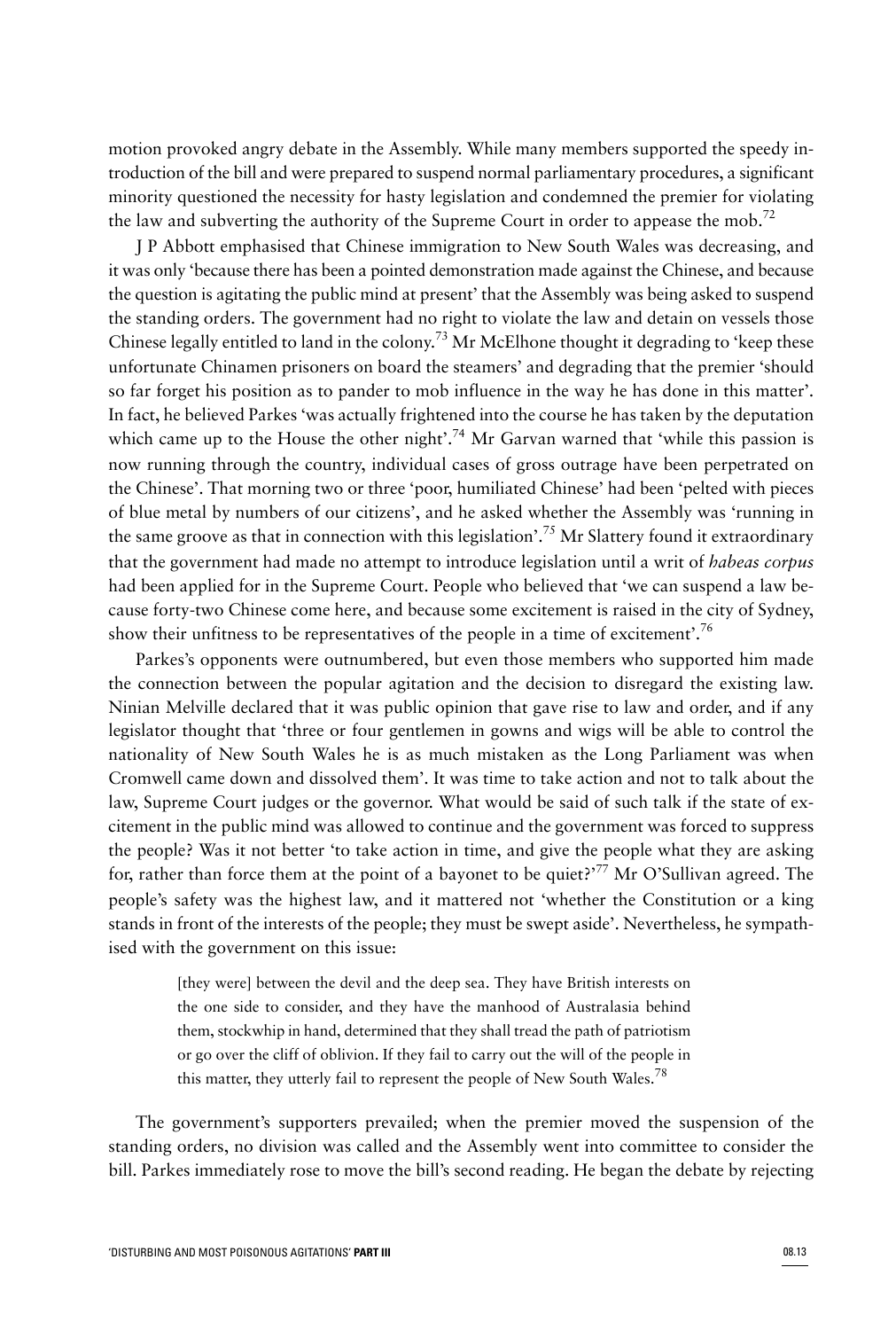any suggestion that his actions were influenced by public demonstrations, and insisting that the government had never at any time 'yielded to the pressure of popular agitation'. Yet as his lengthy speech wore on it became abundantly clear that the legislation was very much a response to the extensive anti-Chinese protests. It could not be denied, he declared, it was tacitly admitted by all, that there was 'a widespread legitimate agitation' on the subject of Chinese immigration. The government had played no part in promoting this agitation and yet the question was there, 'black and startling, in the midst of our social economies, irritating, agitating all classes of persons, and operating in the most intense way'. No friend of the colony's social fabric could allow 'this gangrene in the body politic, this seed of disturbance in the midst of society' to go on. It was a danger to peace, to law, to good order and stability. It was against this danger that the government proposed to legislate.<sup>79</sup>

Parkes sympathised with the widespread aversion to Chinese immigration, it was unwise, unsafe and intolerable to have in the midst of society nearly 60 000 men 'belonging to an alien race, out of tone with us in faith, in law, in traditions, in everything that endears life'. The arrival of ships carrying Chinese passengers had provoked anger, large demonstrations, and the attempt to invade the parliament two weeks previously, and one reason for introducing the bill was to prevent 'these disturbing and most poisonous agitations':

[So long as the question of Chinese immigration was] allowed to rankle in the hotbed of every ill-formed and ill-informed passion – so long as that is permitted, there is food to feed inflammatory speeches and the mischievous dispositions of the worst class of persons who seek to lead the unthinking multitude. And if for nothing else than to stop this source of fuel for feeding these inflammatory influences, in the highest interests of society, in the highest interests of preserving law, obedience to authority, and the promotion of peace amongst us, the thing must and ought to be stopped.<sup>80</sup>

In the 'crisis of the Chinese question, and it is a crisis', Parkes continued, the government had acted with decision. He had repeatedly requested the British Government to open treaty negotiations with China and yet the imperial authorities had neglected to act. In this matter the Secretary of State for the Colonies had treated New South Wales with 'frozen indifference', as if the 'wisest course was to let us alone and the excitement would die out, and there would be no need for anything to be done at all'. The colonial government was therefore compelled to follow the course Parkes had proposed, and it did not mean to turn back. Neither for Her Majesty's ships of war, nor for the governor, nor for the Secretary of State for the Colonies, did the government intend to turn aside from its purpose, which was 'to terminate the landing of Chinese on these shores for ever, except under the restrictions imposed by the Bill, which will amount, and which are intended to amount, to practical prohibition'. Furthermore, Parkes felt perfectly justified in violating the existing law. On the night of the storming of parliament he had given a 'written pledge to the people of New South Wales that these Chinese passengers shall not land':

I cast to the wind your permits of exemption. I care nothing about your cobweb of technical law; I am obeying a law far superior to any law which issued these permits, namely, the law of the preservation of society in New South Wales.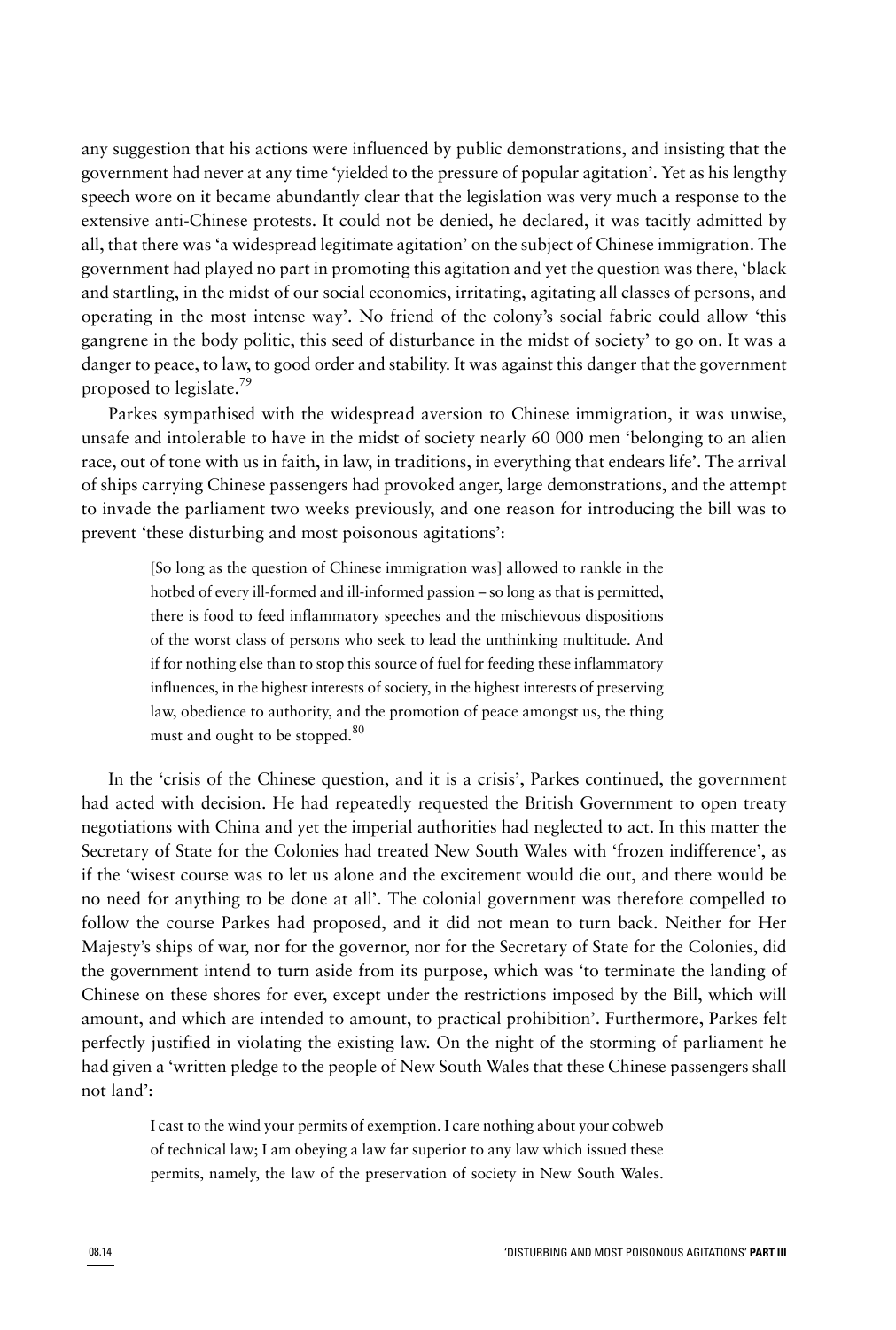So far as I have means, against every power that can be brought against me, I will carry out my pledge given on that night in writing to the free people of this country, and not allow these men to land.<sup>81</sup>

The bill's opponents could do little to prevent its passage. These members were led by Mr Dibbs, who warned of the dangers of rushing the measure through 'pell-mell with all its blemishes and imperfections' without giving it 'calm consideration and dealing with it from a judicial point of view, without passion or prejudice'. He accused Parkes of disloyalty and criticised the government for 'rendering the law a nullity' and ignoring the colony's imperial obligations.<sup>82</sup> However, even the most vocal opponents were committed to restricting Chinese immigration, for they were well aware of the dire consequences of ignoring their constituents' demands for a new anti-Chinese law. At 7.15 am on 17 May, after a marathon sitting, the bill was read a third time and passed amidst loud cheers. The measure was extremely prohibitive. It raised the existing poll tax from  $£10$  to  $£100$ . It decreed that Chinese arriving after the measure's enactment could only reside in areas set aside for them by the governor-in-council; they were prohibited from travelling around the colony without a passport and were prevented from engaging in mining without the permission of the government. Chinese who were British subjects were not affected by the bill, but the Chinese population already residing in New South Wales would be subject to an annual license of  $f$  10.<sup>83</sup>

The bill had yet to be considered in the Legislative Council, but Governor Carrington was quick to telegraph the Colonial Office to ask if he could assent to it. The 'best opinion' in the colony was that the bill should be enacted; it considered the position of affairs to be critical, and 'refusing to sanction would inevitably lead to most serious complications'. Furthermore, had the Chinese on board the vessels been allowed to land, Carrington declared, 'it is certain most serious riots would have occurred, and great maltreatment'. While Sydney was quiet, there was no change in public opinion on the issue.<sup>84</sup> However, Carrington's request was premature, for the upper house was far more circumspect in its consideration of the bill. The government had hoped to reprise their success in the Assembly and convince the Legislative Council to suspend the standing orders and pass the bill in one sitting, but in spite of Attorney General Simpson's best efforts, the non-elected house refused to be rushed. Brushing off accusations of ignoring the will of the people, Mr Dangar accused Parkes of 'pandering to a wretched popular prejudice in this matter' and insisted that the bill was far too important to consider in such a hasty way. The majority of members agreed with him, defeating the motion to suspend the standing orders by 24 votes to 8 and delaying the bill's second reading for a week.<sup>85</sup>

Parkes was frustrated by what he considered to be the Legislative Council's intransigence. He later wrote to Dangar that the Council 'appears bent on picking a quarrel with the Legislative Assembly' and that postponing the bill would 'afford convincing evidence of this design', especially as the lower house had deemed the law's passage to be urgent.<sup>86</sup> Overshadowing this delay, however, was a much greater challenge to the premier's authority. On the same day the Council thwarted Parkes's plans to ram through restrictive immigration legislation and provide indemnity for the government's detention of Chinese passengers, the Supreme Court waded into the crisis. In a unanimous decision it rejected the government's argument that aliens were not entitled to the benefit of the *Habeas Corpus* Act and held that the government had acted illegally in detaining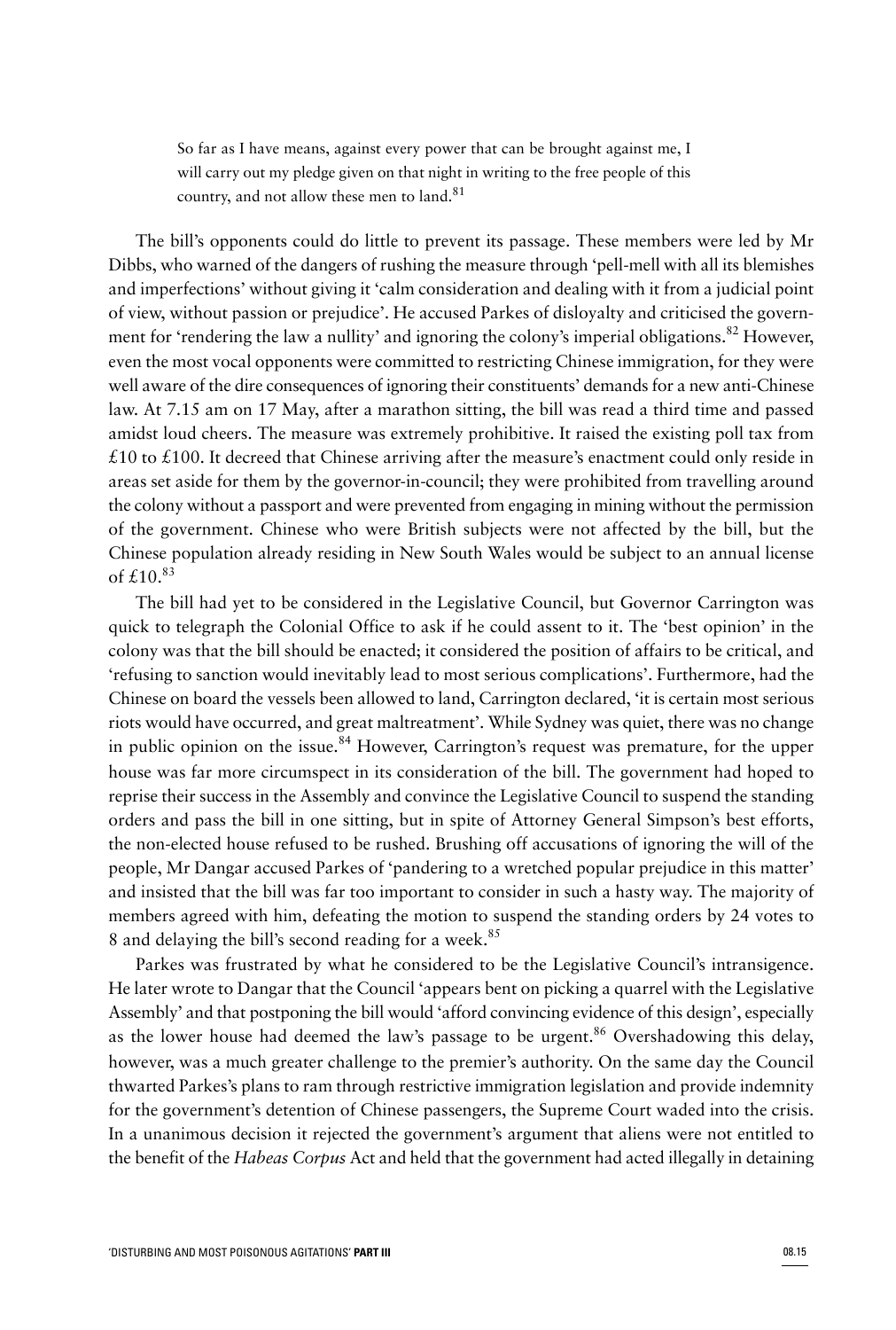Chinese passengers with valid exemption certificates. The court ordered the immediate release of Lo Pak and 49 others on board the *Afghan* and *Tsinan*. 87

### **PARKES VS SUPREME COURT**

Given the Legislative Council's refusal to rush the passage of the Chinese Restriction Bill, the New South Wales Government had little choice but to submit to the Supreme Court's authority. However, Parkes was thoroughly unrepentant, publicly claiming that the court's judgment was incorrect and promising an appeal to the Privy Council.<sup>88</sup> This bluster was a play for the masses, and served only to highlight the premier's increasing difficulties. Clearly worried that the courtordered release of 50 Chinese passengers would provoke public violence, Parkes immediately issued a public notice promising a £10 reward for information leading to the conviction of 'any offender who has committed an act of violence or ill treatment upon the person of any Chinese resident in the Colony, or any act of malicious damage to the properties of such Chinese residents'.<sup>89</sup> He also delayed the passengers' release. The judgment was handed down on 17 May and rules absolute were promptly served on police officers and the captains of the *Afghan* and *Tsinan* the same day. It was not until 3 am on 19 May, however, that the police permitted the passengers to land.<sup>90</sup>

While the early morning disembarkation was successfully timed to avoid any disturbance, the delay was also a public demonstration of Parkes's disdain for the Supreme Court and marked the beginning of a three-week challenge to its authority. Parkes resigned himself to the court's ruling on exemption certificates and grudgingly ordered that Chinese holders of genuine certificates on the *Menmuir* and *Guthrie* be permitted to disembark. However, he was determined to prohibit the landing of poll-tax passengers, who under existing legislation were entitled to enter the colony on the payment of  $\pounds 10$ . All four vessels in the harbour had on board poll-tax passengers who were intent on landing in Sydney, and after the *Afghan* steamed out of Port Jackson on a short return trip to Newcastle under heavy police guard on 19 May, a number of prospective migrants on the other ships formally attempted to pay the tax and enter the colony. When these attempts were blocked by police and customs officials, attention again turned to the Supreme Court, which on 23 May heard applications for the release of three Chinese poll-tax passengers, one from each of the vessels in the harbour. 91

The court ruled unanimously that the government was illegally detaining the three applicants and issued writs of *habeas corpus* against the Collector of Customs. After this judgment had been announced, a number of passengers again attempted to tender the poll tax to customs officials, but again their money was refused. Instead of immediately releasing the passengers in line with the court's directive, customs officials had been instructed 'on no account to allow any Chinamen to go ashore' until the Cabinet had been consulted; the premier was determined to 'refer the decision of the Supreme Court to his colleagues for consideration before acting upon it'.<sup>92</sup> At a large public meeting held at St Leonards on 25 May, Parkes declared that 'a great error had been committed by the high legal tribunal of this country'. As far as he was aware, the doctrine of great constitutional lawyers who had studied the principles of British jurisprudence was that 'it was inherent in a free government to be able to prevent a foreigner from landing on [the colony's] shores'. In justifying his actions, the premier raised the spectre of mob violence, claiming that if 'people were not agitating and committing riot, it was because they had confidence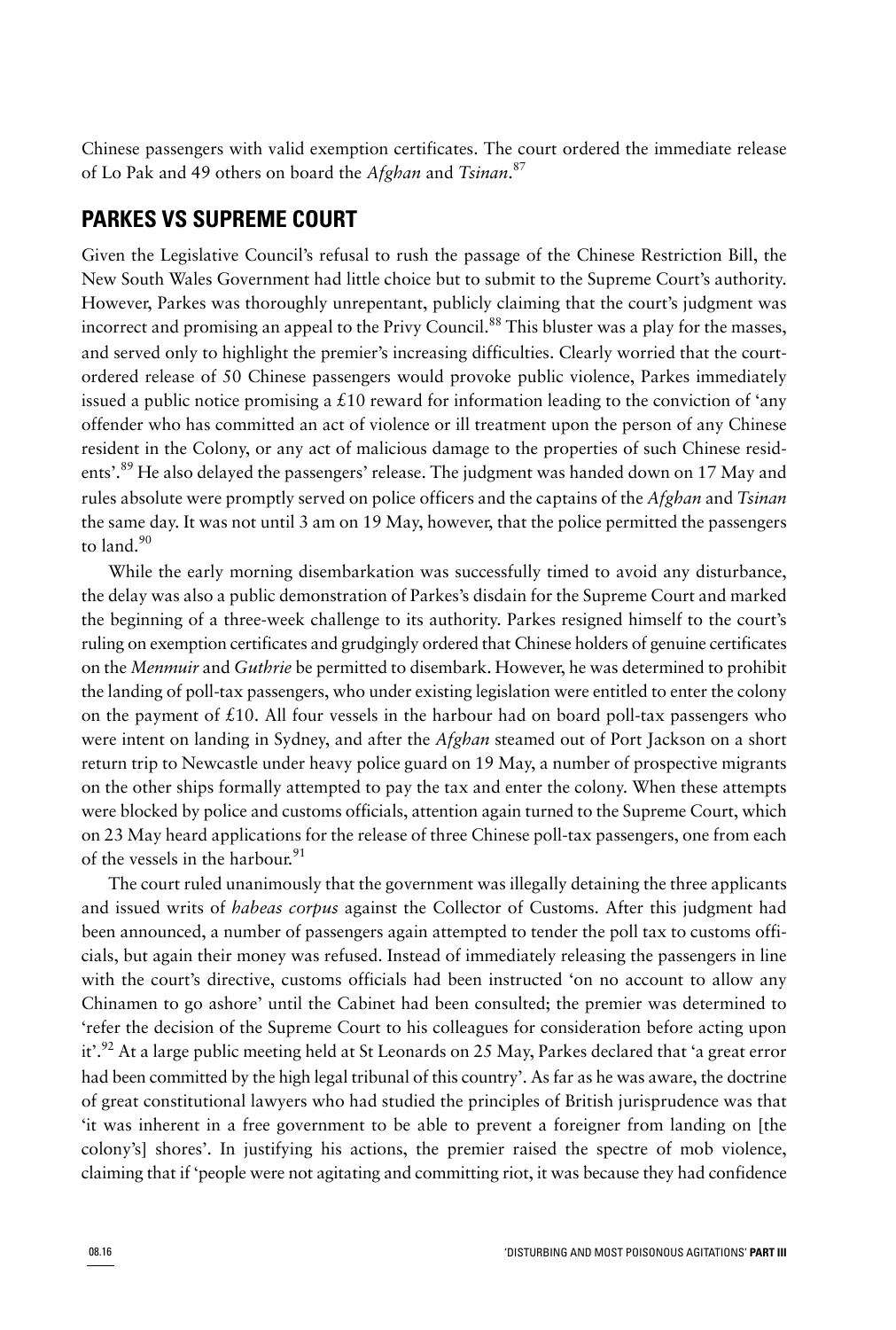in the men at the head of affairs, and knew they were doing their duty'. The government wished 'to save their streets from bloodshed'; while in no way seeking to curry favour with the mob, it recognised 'the danger of a possible resistance from the mob, and the danger to the peace-loving citizens of the State'. Hence the government had assured the people of New South Wales 'that these Chinese should come no longer'; while it would not resist the orders of the Supreme Court, it would push on the bill before the Legislative Council 'until it became law, and until a Chinaman's tail would be seen in our streets no longer'.<sup>93</sup>

The Cabinet met to discuss the implications of the Supreme Court's ruling on the afternoon of 26 May and, after deliberating for three hours, adopted a three-pronged course of action. First, ministers decided to apply for leave to appeal to the Privy Council against the recent judgments. Second, they resolved to enforce those sections of the existing Chinese Restriction Act that provided for heavy penalties to be levied against shipowners whose vessels carried Chinese passengers in excess of the restriction of one Chinese for every 100 tons of the vessels' tonnage. Third, the Cabinet decided to permit the landing only of the three Chinese passengers whose release had been ordered by the Supreme Court the previous Wednesday. It had been assumed by the vessels' captains, the Chinese passengers and their Sydney-based representative, Quong Tart, that the successful applications would be seen as a test case and that the remaining poll-tax migrants would also disembark; however, it was left to Quong Tart to explain to the bitterly disappointed passengers that while technically Parkes was not resisting the authority of the Supreme Court, he would do no more than comply literally with its directive.<sup>94</sup>

The government's intransigence meant that the remaining poll-tax passengers were forced to lodge further *habeas corpus* applications in order to disembark. Compounding the frustrated migrants' predicament, and that of the government, was the return to Sydney of the *Afghan* and the arrival of yet another vessel, the *Changsha*, with 205 Chinese passengers and crew on board. In a familiar routine, the *Changsha* was temporarily ordered into quarantine. The Supreme Court heard the applications of 43 poll-tax passengers distributed on board the *Tsinan*, *Afghan* and *Guthrie* and on 29 May ordered their immediate release. Early the following morning 15 passengers from the *Afghan* and 14 from the *Tsinan* were landed at Circular Quay; another 14 from the *Guthrie* joined them later in the day. Within a few days all three vessels left Sydney, along with Chinese passengers whose documentation had been rejected, or who had been denied entry into Victoria, or who were *en route* to other ports. The Supreme Court's intervention also came too late for Chinese migrants on the *Menmuir*. Its agents had decided on 27 May that they could no longer afford to keep the vessel in Sydney.

However, the *Changsha* remained in Port Jackson, and attempts by its poll-tax passengers to disembark would provoke a final showdown between Parkes and the Supreme Court that would expose divisions within the government. The prospective migrants were barred from landing for over a week and when their *habeas corpus* applications were heard on 5 June, the Chief Justice, Frederick Darley, excoriated the Cabinet. The court had already decided the matter, insisted Darley, and those who compelled the applicants to come before it were openly disregarding its orders. Three times the court had been called upon to grant writs of *habeas corpus* for Chinese poll-tax migrants illegally detained on vessels in Sydney Harbour. On the second occasion, the court had clearly stated what the law upon this subject was, and further that every person in the colony 'no matter how high his position, or how low, was bound by that declaration, and bound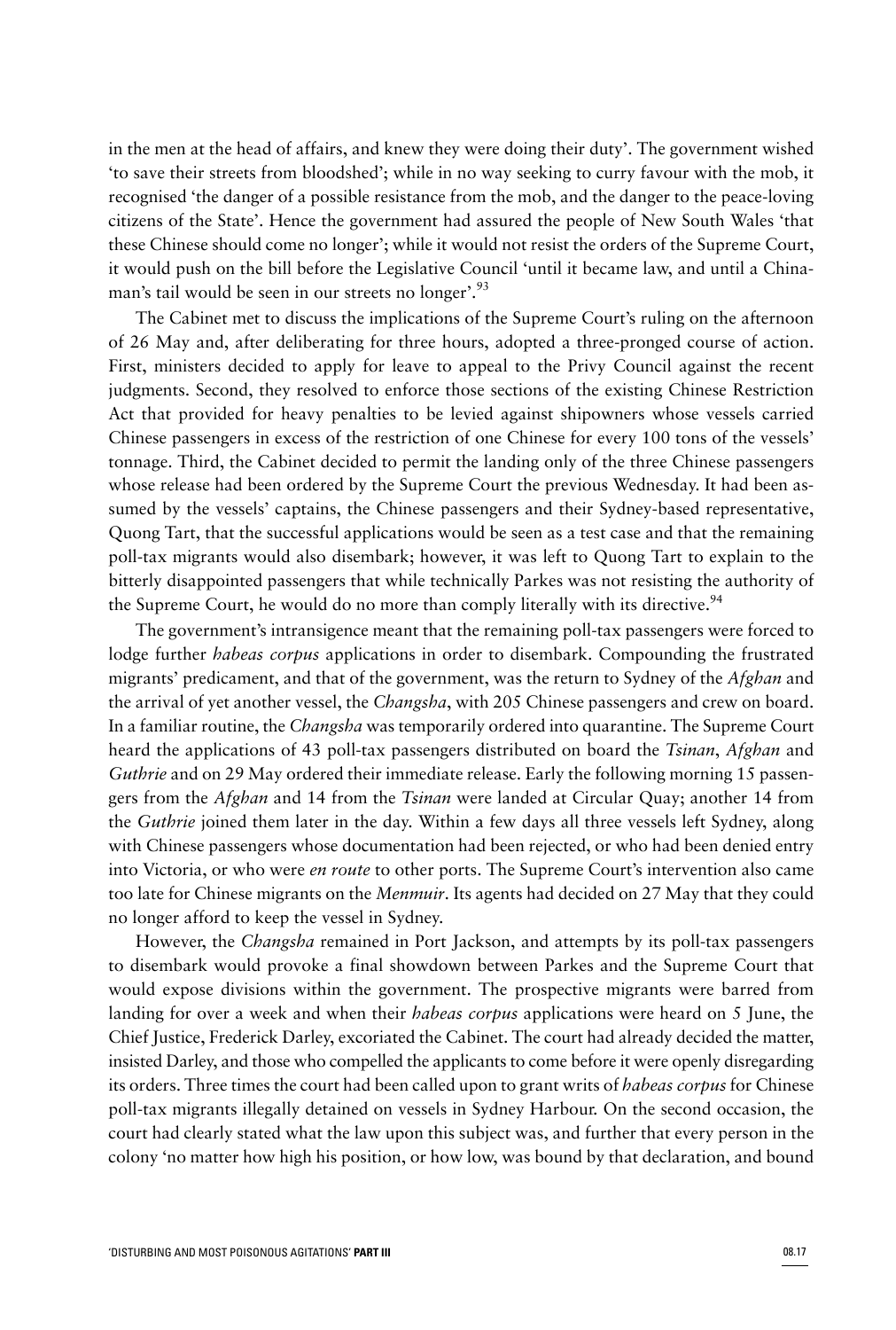to scrupulously obey the law as declared'. And yet once more the law was knowingly and purposefully being disregarded and set at nought by those who, above all others in the colony, were bound to make sure that the law as pronounced by the properly constituted authorities was duly and faithfully carried into execution.<sup>95</sup>

The colony's constitution did not provide judges with a separate staff of officers to enforce obedience to the decrees and judgments of the court, continued Darley. The Constitution cast this duty upon the colony's executive, and 'never before in the history of any British community, so far as our knowledge extends, has this sacred duty been disregarded'. Persons who publicly questioned the accuracy of the colony's highest tribunal and who attempted to overawe or disparage its members placed public liberty in jeopardy and were guilty of contempt. Moreover, the justices were unaware of a precedent:

[where] that such a course of conduct as has been pursued in the matter of these Chinese has ever before been adopted at any period of our history. No Sovereign, no matter how tyrannically inclined, no Government, however unconstitutional in its act, has ever ventured to act in open opposition to, and in disregard of, the law, when that law was once pronounced by duly constituted authorities.

The danger of the course pursued by the government was obvious. Darley said little of the 'evil example set to the weak and thoughtless in the community', pernicious as this in itself was. However, he did emphasise that if the court had once declared that a certain class of persons were illegally imprisoned, 'the danger of holding others who fall exactly within the same class in illegal custody is extreme'. In fact, if those restrained on the vessels were to kill someone in an attempt to free themselves they could not be punished, for the law was clear that a man illegally imprisoned was justified in taking life in order to obtain his liberty. The court felt it necessary to point out that the government was placing 'valuable lives in jeopardy in order that their illegal mandates may be carried out'. Writs of *habeas corpus* were immediately issued for the 15 applicants from the *Changsha* and, shortly after the court hearing, all 15 were landed on their payment of the £10 poll tax.<sup>96</sup>

Parkes's decision to challenge openly the authority of the Supreme Court, while popular with the colonial public at large, eventually exposed deep divisions within the government. In particular, George Simpson, the attorney general, was deeply troubled by the premier's unlawful defiance. The Cabinet met on 6 June to discuss the implications of the court's ruling and to decide upon a future course of action. Simpson had advised that in future 'all Chinese be allowed to land who are willing to pay the tax of  $\pounds 10$  each', and in a letter to Parkes expressed his hope that the result of the Cabinet meeting would be 'a determination to act upon his advice'. If otherwise, he would with 'very *great* regret have to place my resignation in your hands this afternoon'.<sup>97</sup> The Cabinet apparently heeded Simpson's advice, and he remained at his post. Parkes could not afford the resignation of his attorney general; his refusal to comply with the directives of the court was dividing the government and was no longer tenable. The only way effectively to restrict the influx of Chinese immigrants was to change the law, and the premier resolved to concentrate his energies on pushing through the bill before the Legislative Council.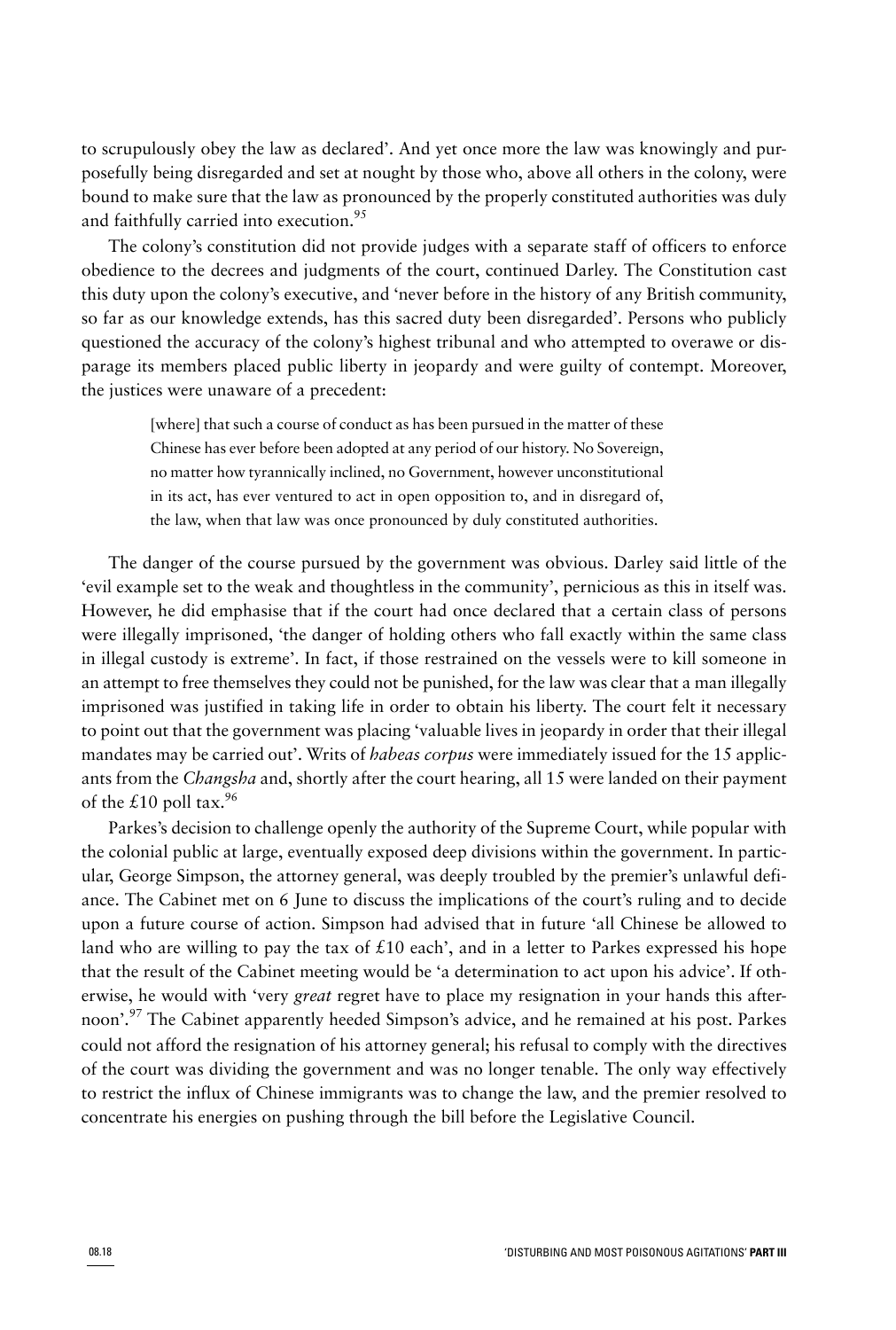## **THE CHINESE RESTRICTION ACT AND INTER-COLONIAL CONFERENCE OF 1888**

Governor Carrington had asked the Colonial Office on 17 May if he could enact the Chinese Restriction Bill once the upper house passed it, and received a reply a week later giving permission to assent 'without prejudice to power of disallowance should provisions prove inadmissible'.<sup>98</sup> However, Carrington also received a confidential telegram on 17 May stating that 'Her Majesty's Government hope no further restriction will be placed than those settled by conference'.<sup>99</sup> Plans to host an inter-colonial conference on the Chinese question, first mooted by Parkes and Gillies in late 1887, had been resurrected by South Australia's premier, Thomas Playford, after the *Afghan*'s arrival in Sydney. <sup>100</sup> While Parkes supported Playford's new initiative, he made it clear that New South Wales was prepared to act alone in addressing the crisis. Furthermore, he was unimpressed with Playford's suggestion that New South Wales postpone the introduction of a new anti-Chinese bill because 'immediate, decisive legislation' by one colony 'might affect the probability of our securing our joint objects' and the utility of the conference. Parkes replied that he did not 'see the value of a Conference a month hence. We consider that the Imperial Government utterly fail to comprehend the gravity of the case, and we have decided to legislate on the subject before proceeding with other business'. While prepared to participate in a conference, Parkes did 'not feel justified in delaying legislation'.<sup>101</sup>

Parkes' new bill was of concern to the British Government. While Knutsford was anxious to meet the views of the Australian colonies, he warned those attending the conference that the measures adopted by the New South Wales Government 'create [an] obstacle to present negotiations with China'. He wondered whether, in substitution for restrictive legislation, the conference could adopt an arrangement that would assuage the feelings of the Chinese Government, effectively restrict immigration and protect commercial interests in China.<sup>102</sup> Parkes was no longer prepared to consider a diplomatic solution, however. While he and his ministers were eager to maintain friendly relations between China and Great Britain, the immigration issue now had 'a disturbing force peculiar to these colonies' which he feared 'the most discerning persons in the United Kingdom fail to adequately appreciate'. It had been 'fermenting in the popular mind' for thirty years and among the 'labouring classes' was 'fast growing into a life or death question'. While for a long period there had been strong opposition to restrictive measures, latterly there was 'scarcely any opposition openly avowed'. He did not believe that 'a single member could be elected to the Legislative Assembly who declared himself in favour even of limited immigration of Chinese'. The 'danger to the minds of the masses' was 'now past modifying by any process of reasoning or by any moral influence'. $103$ 

Regular public meetings held in small and large communities throughout the colony during May and early June sustained Parkes's fear of the popular agitation's 'disturbing force'. These meetings reached a climax on 3 June 1888 when a huge procession converged on Sydney's Domain to support the anti-Chinese cause. This gathering, attended by between 'forty and fifty thousand' men and women, was addressed by members of parliament and union leaders. In his address to the crowd, Ninian Melville condemned the Supreme Court justices and warned Parkes that 'if it be not the present premier of New South Wales, a man would be found who would lead the people in driving the Chinamen from these shores in spite of the Supreme Court and its orders'. Another speaker declared that the question was one that both houses of parliament needed to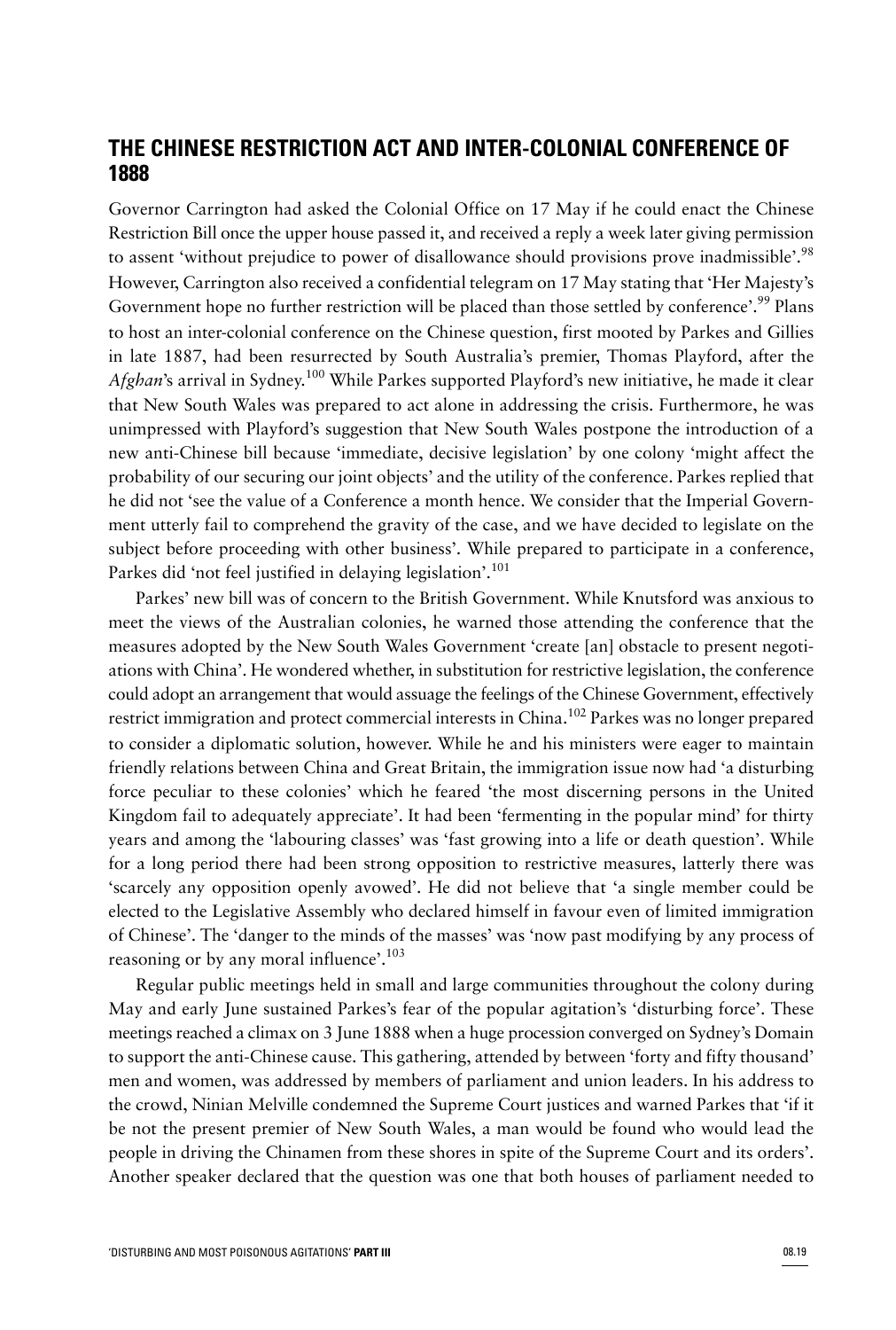grapple with, regardless of party feeling. The bill before the Legislative Council 'was simply an instalment of what the people of this colony would demand', total prohibition being the ultimate aim. As far as 'the weal, the happiness, the prosperity, the homes and hearths of the people were concerned, even law itself must give way to meet their wishes'. However, the bill was a first step, and therefore it was proposed that the meeting endorse the 'Chinese Restriction Bill of Sir Henry Parkes, as adopted by the Legislative Assembly'. The seconder of the motion declared that the gathering 'represented the true feeling of the people of the colony upon the Chinese question' and would prove to the members of the Legislative Council that the people wanted the bill passed into law. Other speakers in supporting the motion hoped that total prohibition would follow. The resolution was then submitted to the crowd:

at once a strange spectacle presented itself. The whole of the vast audience was influenced by the same feeling, and there uprose many thousands of hands which quivered in the air, almost as if the very lives of those to whom they belonged depended upon their sentiments being thus signified.<sup>104</sup>

Such a forceful display of public opinion could not be ignored, even by the nominated members of the Legislative Council. As Parkes pointed out to Carrington, only a few years previously the upper house 'would undoubtedly have thrown out the Chinese Regulation Bill now before parliament; a fortnight back notwithstanding the warm feeling in that body against the Bill, it was read a second time without division'.<sup>105</sup> On 15 June the Council read the bill for a third time. While sections granting the government the power to set aside residential areas for Chinese immigrants and to limit their freedom of movement were expunged, most of Parkes's bill remained intact. The poll tax was increased from £10 to £100 and the tonnage restriction raised to one Chinese passenger for every 300 tons. Certificates of naturalisation were no longer allowed to be issued to 'any Chinese on any ground whatever' and the government was granted the power to prohibit Chinese workers from engaging in any mining pursuit. The measure also indemnified all members of the executive for all acts in relation to Chinese immigration carried out from 1 May 1888.<sup>106</sup>

The resolutions passed at the Colonial Conference, held in Sydney a few days before the bill was passed, were unable to sway Parkes. The premiers agreed that uniform legislation was desirable, and drew up a draft bill that would serve as a template for future legislation. This measure, which abolished the poll tax and increased the tonnage restriction to 500 tons, was subsequently enacted in Victoria, South Australia, Queensland and Western Australia. Parkes, however, held out. Although he promised the imperial authorities that as soon as two colonies had passed the conference draft bill he would bring the law of New South Wales 'into strict harmony with that of the other Colonies',<sup>107</sup> he reneged on his commitment and his Chinese Restriction Act of 1888 remained on the statute books, a testament to the power of anti-Chinese populism.

# **CONCLUSION**

Throughout his long and illustrious political career, Henry Parkes was a consistent opponent of Chinese immigration to Australia. Even so, on the eve of the 1888 crisis, his desire for prohibition was tempered by recognition of the 'inconvenient and possibly exasperating' international consequences of restrictive colonial legislation.<sup>108</sup> Along with other Australian premiers, he threw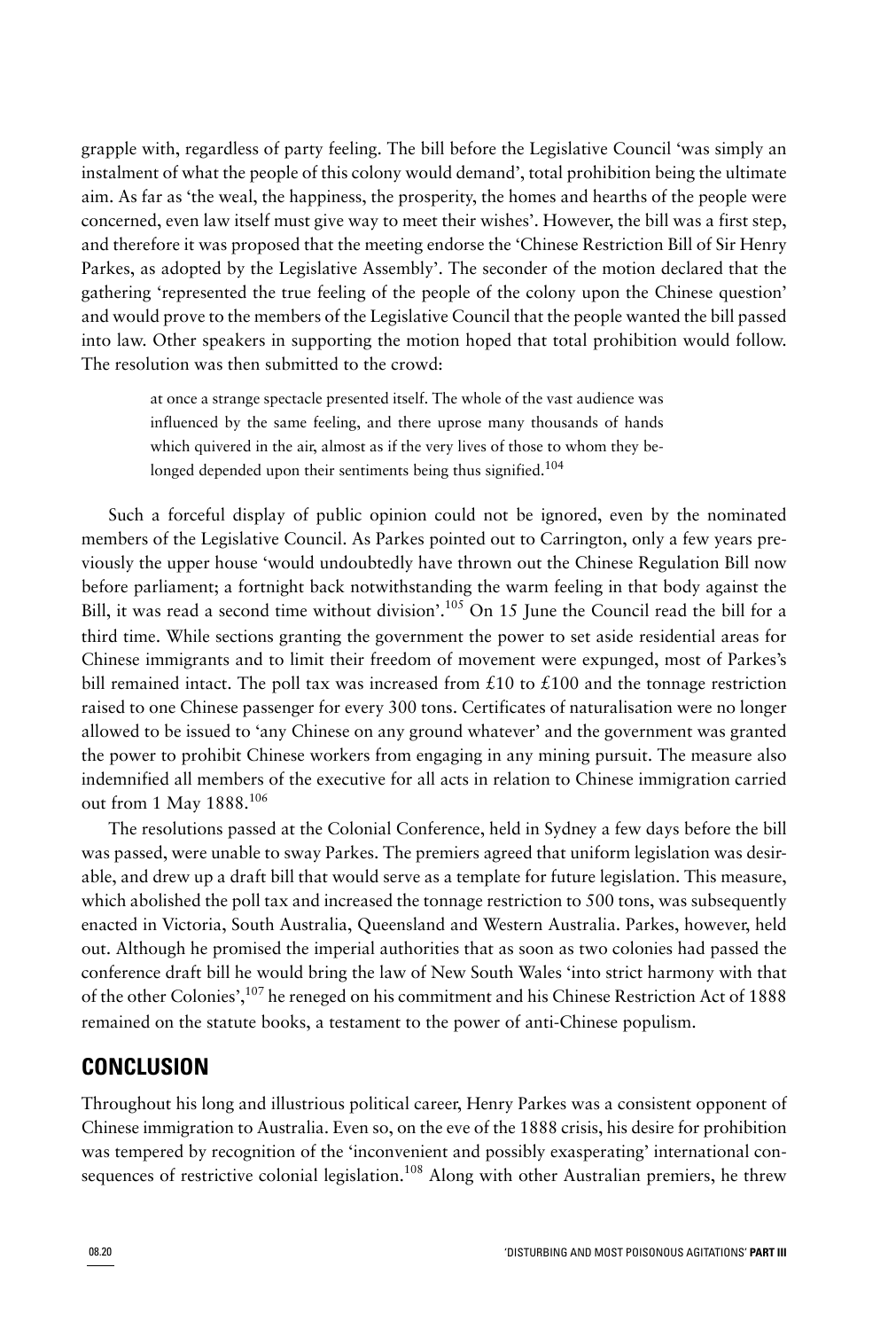his support behind a diplomatic solution to the issue of Chinese immigration and petitioned the British Government to enter into treaty negotiations with China. In the meantime, Parkes aimed to regulate Chinese immigration using legislation already in force. However, his support for diplomacy, due process and the rule of law withered in the face of a well-organised and hostile populist agitation. The invasion of parliament compelled the premier to provide a written guarantee that Chinese immigrants would be prevented from entering New South Wales. Protest meetings held throughout the length and breadth of the colony demanded that Parkes abandon diplomacy and enact restrictive legislation. Faced with rising public anger and the threat of violence, the government succumbed to the pressure. It disregarded existing legislation, defied the Supreme Court and rammed a draconian measure through parliament. In spite of his claims to the contrary, Parkes openly violated the law and subverted judicial authority in order to appease the mob. In 1888, extra-parliamentary political action succeeded in dictating the government's immigration agenda.

# **ENDNOTES**

- 1 *Sydney Morning Herald*, 2 May 1888.
- 2 A Davidson. 1991. *The Invisible State: The Formation of the Australian State 1788–1901*. Cambridge: Cambridge University Press: 189–190.
- 3 H Parkes. 1892. *Fifty Years in the Making of Australian History*. London: Longmans: 485.
- 4 *Sydney Morning Herald*, 4 May 1888.
- 5 Parkes, *Fifty Years*: 485.
- 6 A Curthoys. 2003. 'Liberalism and exclusionism: A prehistory of the White Australia policy'. In L Jayasuriya, D. Walker and J. Gothard, editors. *Legacies of White Australia: Race, Culture and Nation*. Perth: University of Western Australia Press: 31. See also C Price. 1974. *The Great White Walls Are Built: Restrictive Immigration to North America and Australasia 1836–1888*. Canberra: Australian National University; A Markus. 1979. *Fear and Hatred: Purifying Australia and California 1850–1901*. Sydney: Hale & Iremonger: 143–144.
- 7 C M H Clark. 1981. *A History of Australia*, vol. 5, *The People Make Laws 1888–1915*. Melbourne: Melbourne University Press: 17.
- 8 R A Huttenback. 1976. *Racism and Empire: White Settlers and Colored Immigrants in the British Self-Governing Colonies 1830–1910*. Ithaca NY: Cornell University Press: 109.
- 9 P Griffiths. 2002. 'Towards White Australia: The shadow of mill and the spectre of slavery in the 1880s debate on Chinese immigration'. Unpublished paper, 11th biennial national conference of the Australian Historical Association, 4 July.
- <sup>10</sup> V Burgmann. 1978. 'Capital and labour: Responses to immigration in the nineteenth century'. In A Curthoys and A Markus, editors. 1978. *Who Are Our Enemies? Racism and the Working Class in Australia*. Sydney: Hale & Iremonger: 33.
- <sup>11</sup> G Davison. 1985. 'Unemployment, race and public opinion: Reflections on the Asian immigration controversy of 1888'. In A Markus and M C Ricklefs. *Surrender Australia? Essays in the Study and Uses of History: Geoffrey Blainey and Asian Immigration*. Sydney: Allen & Unwin: 103; Markus, *Fear and Hatred*: 155; Price, *The Great White Walls*: 195.
- <sup>12</sup> Parkes, *Fifty Years*: 475.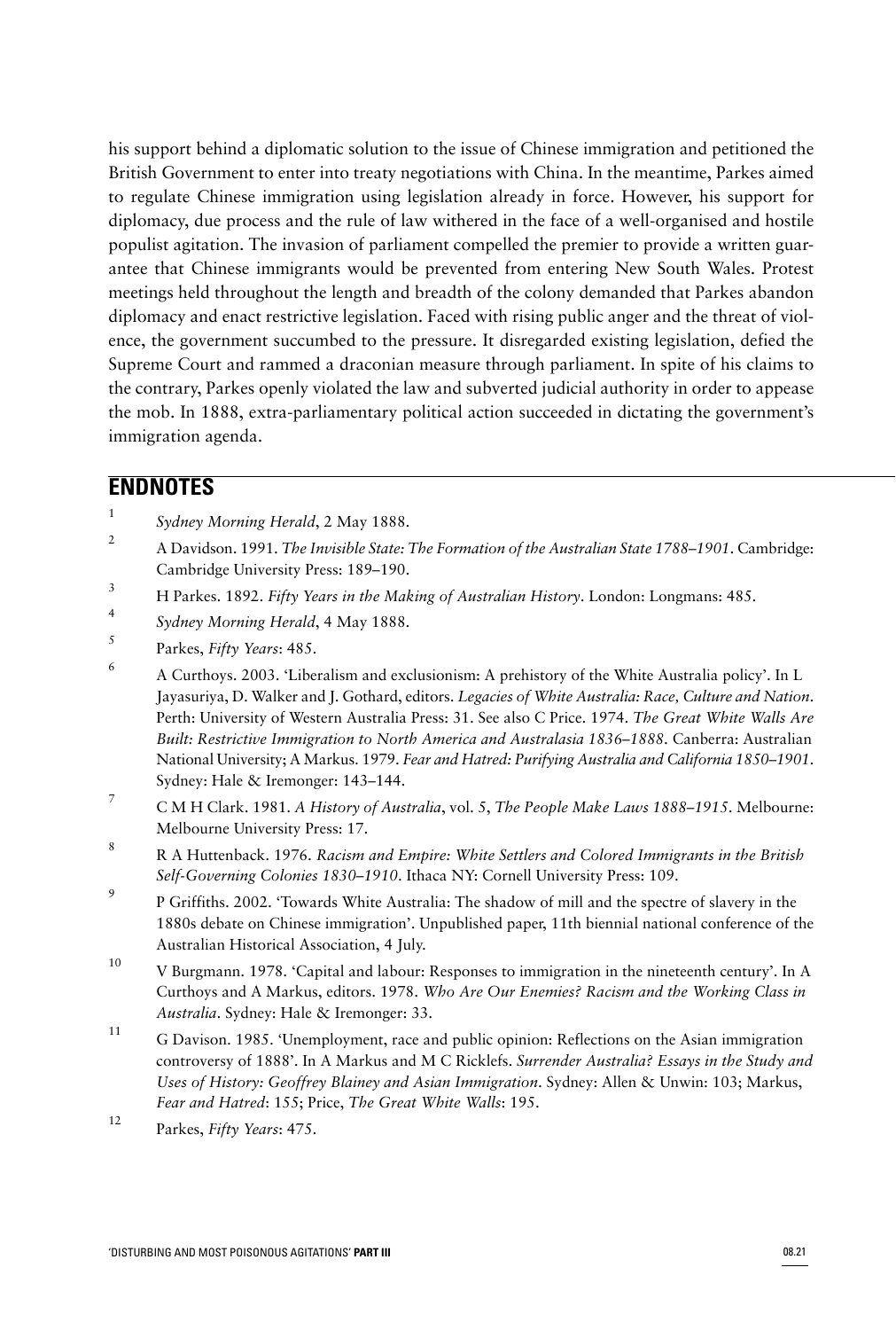- <sup>13</sup> D Gillies to Parkes, 22 March 1888, NSW Legislative Assembly printed paper 'Chinese Immigration (further correspondence respecting), 4/884.1, State Records NSW (SRNSW), Western Sydney Records Centre.
- <sup>14</sup> Markus, *Fear and Hatred*: 131–136.
- Gillies to Parkes, 3 November 1887, NSW Legislative Assembly printed paper, 4/884.1, SRNSW.
- <sup>16</sup> Cited in Huttenback, *Racism and Empire*: 101. Original emphasis.
- <sup>17</sup> Parkes to Gillies, 4 November 1887, Parkes to Colonial Secretary, Queensland, 8 November 1887, NSW Legislative Assembly printed paper, 4/884.1, SRNSW.
- <sup>18</sup> Gillies to Parkes, 19 November 1887, NSW Legislative Assembly printed paper, 4/884.1, SRNSW.
- <sup>19</sup> Gillies to Parkes, 30 November 1887, NSW Legislative Assembly printed paper, 4/884.1, SRNSW.
- <sup>20</sup> Gillies to Parkes, 30 November 1887, NSW Legislative Assembly printed paper, 4/884.1, SRNSW.
- <sup>21</sup> Walker to Gillies, 30 November 1887, cited in E. Rolls. 1993. *Sojourners: Flowers and the Wide Sea*. Brisbane: University of Queensland Press: 464.
- <sup>22</sup> Gillies to Parkes, 30 November 1887, NSW Legislative Assembly printed paper, NSW SRO 4/884.1, 4/884.1, SRNSW.
- <sup>23</sup> Gillies to Parkes, 1 December 1887, 'Influx of Chinese (further correspondence respecting)', 4/884.1, SRNSW.
- <sup>24</sup> Markus, *Fear and Hatred*: 135–136.
- <sup>25</sup> Lew to Salisbury, 12 December 1887, British Parliamentary Papers (BPP) C.–5448 no. 1, *Correspondence relating to Chinese Immigration into the Australasian Colonies with a Return of Acts Passed by the Legislatures of those Colonies and of Canada and British Columbia on the Subject*, London, 1888.
- <sup>26</sup> Cited in Huttenback, *Racism and Empire*: 100.
- <sup>27</sup> Holland to Australasian Governors, 23 January 1888, BPP C.–5448 no. 2.
- <sup>28</sup> Carrington to Knutsford, 31 March 1888, BPP C.–5448 no. 3.
- <sup>29</sup> Gillies to Parkes, 22 March 1888, 'Chinese Immigration', 4/884.1, SRNSW.
- <sup>30</sup> Gillies to Parkes, 22 March 1888, 'Chinese Immigration', 4/884.1, SRNSW.
- <sup>31</sup> Parkes to Gillies, 30 March 1888, 'Chinese Immigration', 4/884.1, SRNSW.
- $32$  Carrington to Knutsford, 31 March 1888, BPP C.–5448 no. 3.
- Carrington to Knutsford, 31 March 1888, BPP C.–5448 no. 3.
- <sup>34</sup> Foreign Office to Colonial Office, 7 April 1888, BPP C.–5448 no. 6; Knutsford to Carrington, 13 April 1888, no. 7.
- <sup>35</sup> Foreign Office to Colonial Office, 16 April 1888, BPP C.–5448 no. 10.
- Loch to Knutsford, 23 April 1888, BPP C.-5448 no. 13.
- <sup>37</sup> Robinson to Knutsford, 5 April 1888, BPP C.–5448 no. 21; Musgrave to Knutsford, 27 March 1888, no. 22; Loch to Knutsford, 5 April 1888, no. 39; Loch to Knutsford, 13 April 1888, no. 44.
- <sup>38</sup> *Sydney Morning Herald*, 28 March 1888.
- <sup>39</sup> Carrington to Knutsford, 29 March 1888, BPP C.–5448 no. 23.
- <sup>40</sup> *Sydney Morning Herald*, 2 April 1888.
- <sup>41</sup> *Sydney Morning Herald*, 6 April 1888.
- <sup>42</sup> *Sydney Morning Herald*, 10 April 1888.
- <sup>43</sup> *Sydney Morning Herald*, 6 April 1888.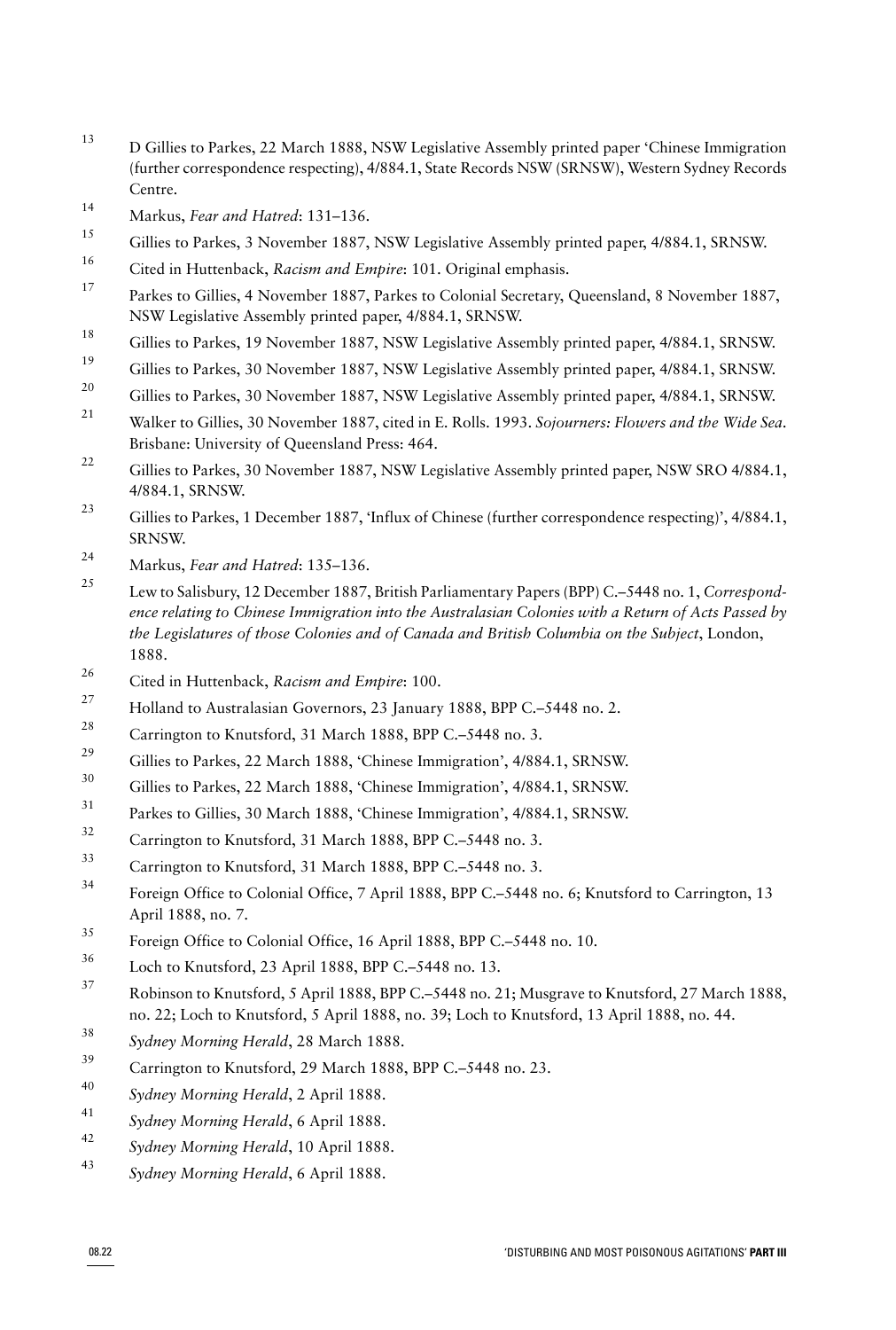- Knutsford to Carrington, 13 April 1888, BPP C.–5448 no. 7.
- <sup>45</sup> Carrington to Knutsford, 16 April 1888, BPP C.-5448 no. 9.
- Carrington to Knutsford, 26 April 1888, BPP C.–5448 no. 14A; *Sydney Morning Herald*, 24 April 1888.
- 47 Carrington to Knutsford, 26 April 1888, BPP C.-5448 no. 14A.
- Knutsford to Carrington, 11 May 1888, BPP C.-5448 no. 35.
- $^{49}$  Gillies to Parkes, 4 May 1888, 4/884.1, SRNSW.
- Loch to Knutsford, 10 May 1888, BPP C.–5448 no. 83; Rolls, *Sojourners*: 465–467.
- Gillies to Parkes, 4 May 1888, 4/884.1, SRNSW.
- *Sydney Morning Herald*, 4 May 1888.
- *New South Wales Parliamentary Debates*, vol. 32, 1888, Sydney, 2 May 1888: 4417–4418.
- *Sydney Morning Herald*, 4 May 1888.
- *Sydney Morning Herald*, 4 May 1888.
- Parkes, *Fifty Years*: 473, 477.
- Acting Inspector General of Police to Principal Under Secretary, Colonial Office, 7 May 1888, 4/884.1, SRNSW.
- 58 Anderson to Acting Inspector General of Police, 4 May 1888, 4/884.1, SRNSW.
- Parkes, *Fifty Years*: 486.
- *Sydney Morning Herald*, 5 May 1888.
- *Sydney Morning Herald*, 5 May 1888.
- *Sydney Morning Herald*, 5 May 1888.
- *Sydney Morning Herald*, 5 May 1888.
- *Sydney Morning Herald*, 7, 10 May 1888.
- *Sydney Morning Herald*, 9 May 1888.
- <sup>66</sup> Lieutenant-Governor to Lord Knutsford, 8 May 1888, BPP C.–5448 no. 28.
- *Sydney Morning Herald*, 11 May 1888.
- *Sydney Morning Herald*, 14 May 1888.
- *Sydney Morning Herald*, 15 May 1888.
- *Sydney Morning Herald*, 16 May 1888.
- $^{71}$  BPP C.–5448 nos 38, 41, 42.
- *Sydney Morning Herald*, 16, 17 May 1888; Parkes, *Fifty Years*: 476–477.
- *New South Wales Parliamentary Debates*, Part 4, 16 May 1888: 4758.
- *Debates*, 16 May 1888: 4768.
- *Debates*, 16 May 1888: 4769.
- *Debates*, 16 May 1888: 4769–4770.
- *Debates*, 16 May 1888: 4761–4763.
- *Debates*, 16 May 1888: 4763–4764.
- Parkes, *Fifty Years*: 477–478.
- Parkes, *Fifty Years*: 479, 485–487.
- Parkes, *Fifty Years*: 484-488. Excerpts from Parkes's speech also appear in Rolls, *Sojourners*: 482–483.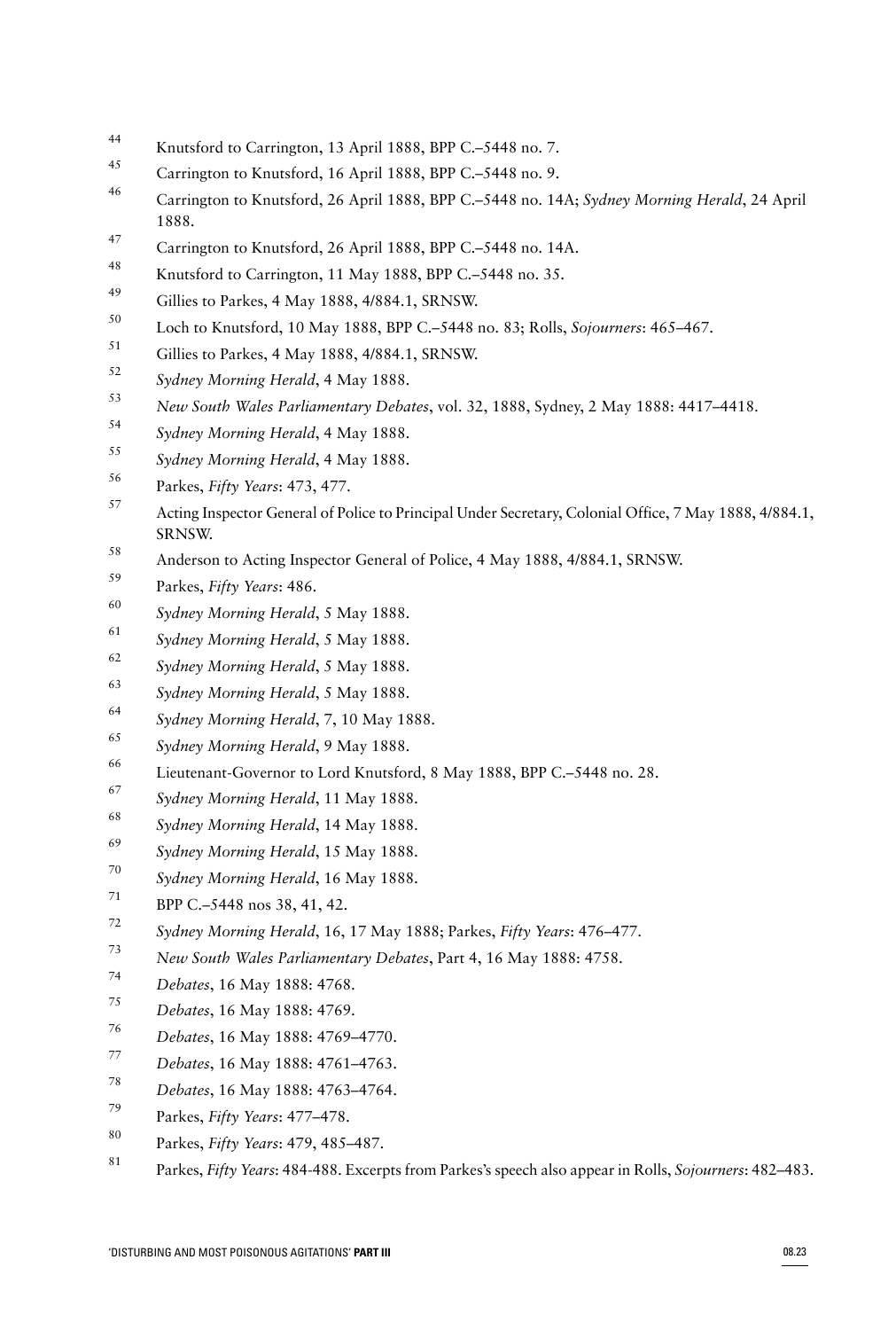- *Debates*, 16 May 1888: 4793–4795.
- *Sydney Morning Herald*, 17 May 1888.
- <sup>84</sup> Carrington to Knutsford, 17 May 1888, BPP C.–5448 nos 45, 46.
- *Sydney Morning Herald*, 18 May 1888.
- Parkes to Dangar, June 1888, Parkes Correspondence, A916, vol. 46: 138–141, Mitchell Library, State Library of New South Wales (ML).
- *Sydney Morning Herald*, 18 May 1888.
- *Sydney Morning Herald*, 18, 19 May 1888.
- H. Parkes, Reward Notice, 17 May 1888, 'Colonial Secretary, Bundles of Minutes and Memoranda, 1888', 1/2736, SRNSW.
- *Sydney Morning Herald*, 19 May 1888.
- *Sydney Morning Herald*, 24 May 1888.
- *Sydney Morning Herald*, 24 May 1888.
- *Sydney Morning Herald*, 26 May 1888.
- *Sydney Morning Herald*, 28 May 1888.
- *Sydney Morning Herald*, 6 June 1888.
- *Sydney Morning Herald*, 6 June 1888. Part of this judgment also appears in Rolls, *Sojourners*: 490.
- 97 Simpson to Parkes, 6 June 1888, A907, vol. 37: 384–387, ML.
- <sup>98</sup> Knutsford to Carrington, 24 May 1888, BPP C.–5448 no. 58.
- Governor to Parkes, 17 May 1888, 1/2736, SRNSW.
- Playford to Parkes, 9 May 1888, 'The Chinese'. (Correspondence respecting Conference)', *Journal of the Legislative Council of New South Wales Session 1887–8*, part IV, 1888, Sydney: 673–678.
- Playford to Parkes, 16 May 1888, 'The Chinese'; Parkes to Playford, 16, 20 May 1888, *Journal*, part IV: 673–678.
- <sup>102</sup> Knutsford to Robinson, 6 June 1888, BPP C.–5448 no. 58.
- Parkes to Carrington, 8 June 1888, A876, vol. 6: 147–150, ML.
- *Sydney Morning Herald*, 4 June 1888.
- Parkes to Carrington, 8 June 1888, A876, vol. 6: 147–150, ML.
- *NSW Chinese Restriction and Regulation Act of 1888*. This measure was assented to on 11 July 1888.
- Carrington to Knutsford, 15 June 1888, BPP C.–5448 no. 80.
- Parkes to Gillies, 30 March 1888, 'Chinese Immigration', 4/884.1, SRNSW.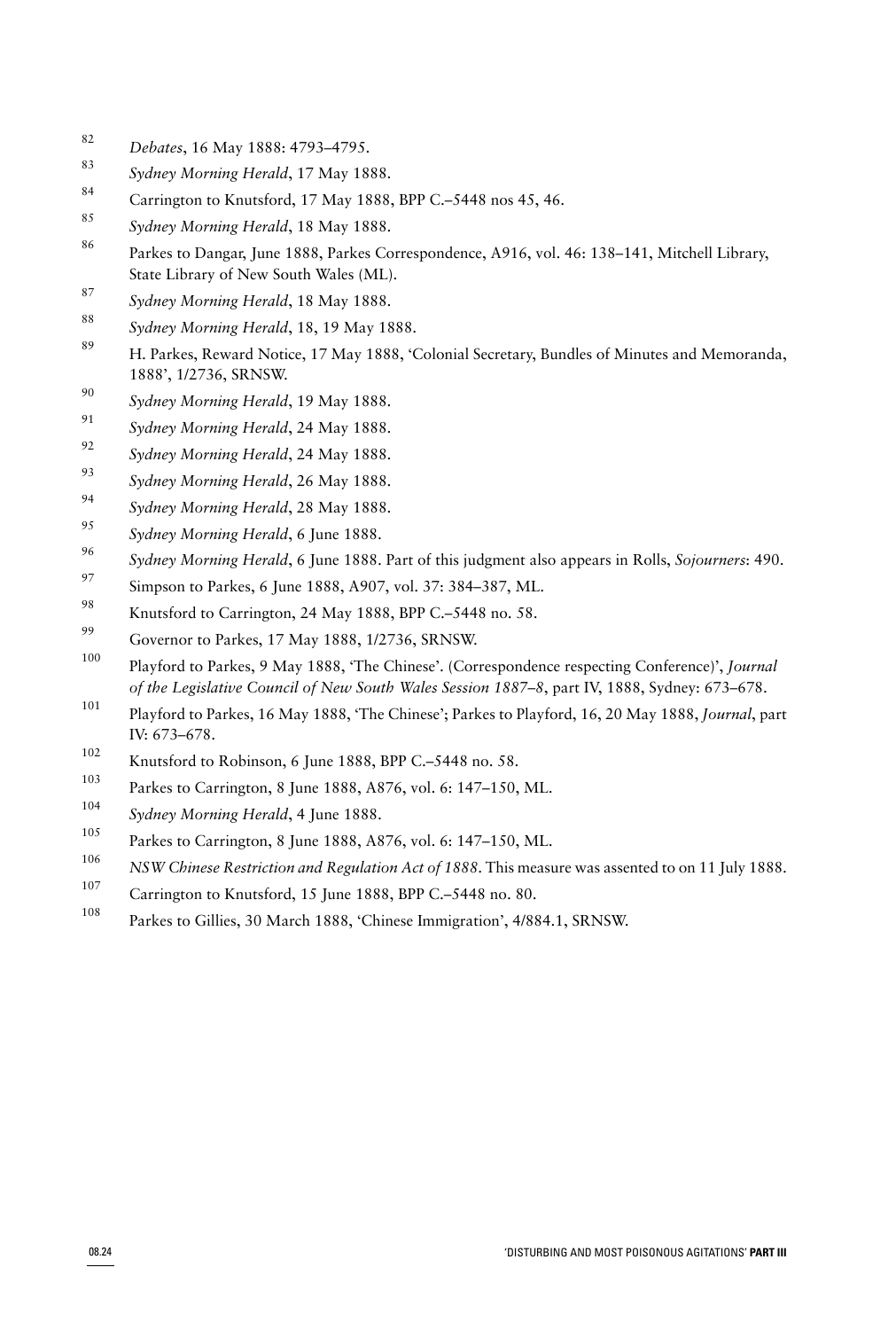# **PRIMARY SOURCES**

#### **BRITISH PARLIAMENTARY PAPERS**

C.5448, 'Correspondence relating to Chinese Immigration into the Australasian Colonies with a Return of Acts Passed by the Legislatures of those Colonies and of Canada and British Columbia on the Subject', London, 1888.

#### **MITCHELL LIBRARY, STATE LIBRARY OF NEW SOUTH WALES**

Parkes Correspondence.

#### **STATE RECORDS NEW SOUTH WALES, WESTERN SYDNEY RECORDS CENTRE**

4/884.1, Colonial Secretary NSW Special Bundles' Prohibition of Chinese Immigration into Australia.

4/1383, Despatches, etc received from S of S by NSW Governor, Feb–July 1881.

1/2736, Colonial Secretary, Bundles of Minutes and Memoranda, 1888.

4/7626, Telegraph Book.

#### **NEWSPAPERS**

*Sydney Morning Herald*, 1888.

#### **PARLIAMENTARY DEBATES**

New South Wales Parliamentary Debates.

### **CONTEMPORARY PUBLISHED WORKS**

H Parkes. 1892. *Fifty Years in the Making of Australian History*. London: Longmans.

# **REFERENCES**

- Burgmann, V. 1978. 'Capital and labour: Responses to immigration in the nineteenth century'. In A Curthoys and A Markus, editors. 1978. *Who Are Our Enemies? Racism and the Working Class in Australia*. Sydney: Hale & Iremonger: 33.
- Clark, C M H. 1981. *A History of Australia*, vol. 5, *The People Make Laws 1888–1915*. Melbourne: Melbourne University Press.
- Curthoys, A; Markus, A, editors. 1978. *Who Are Our Enemies? Racism and the Working Class in Australia*. Sydney: Hale & Iremonger.
- Curthoys, A. 2003. 'Liberalism and exclusionism: A prehistory of the White Australia policy'. In L Jayasuriya, D. Walker and J. Gothard, editors. *Legacies of White Australia: Race, Culture and Nation*. Perth: University of Western Australia Press.
- Davidson, A. 1991. *The Invisible State: The Formation of the Australian State 1788–1901*. Cambridge: Cambridge University Press.
- Davison, G. 1985. 'Unemployment, race and public opinion: Reflections on the Asian immigration controversy of 1888'. In A Markus and M C Ricklefs. *Surrender Australia? Essays in the Study and Uses of History: Geoffrey Blainey and Asian Immigration*. Sydney: Allen & Unwin